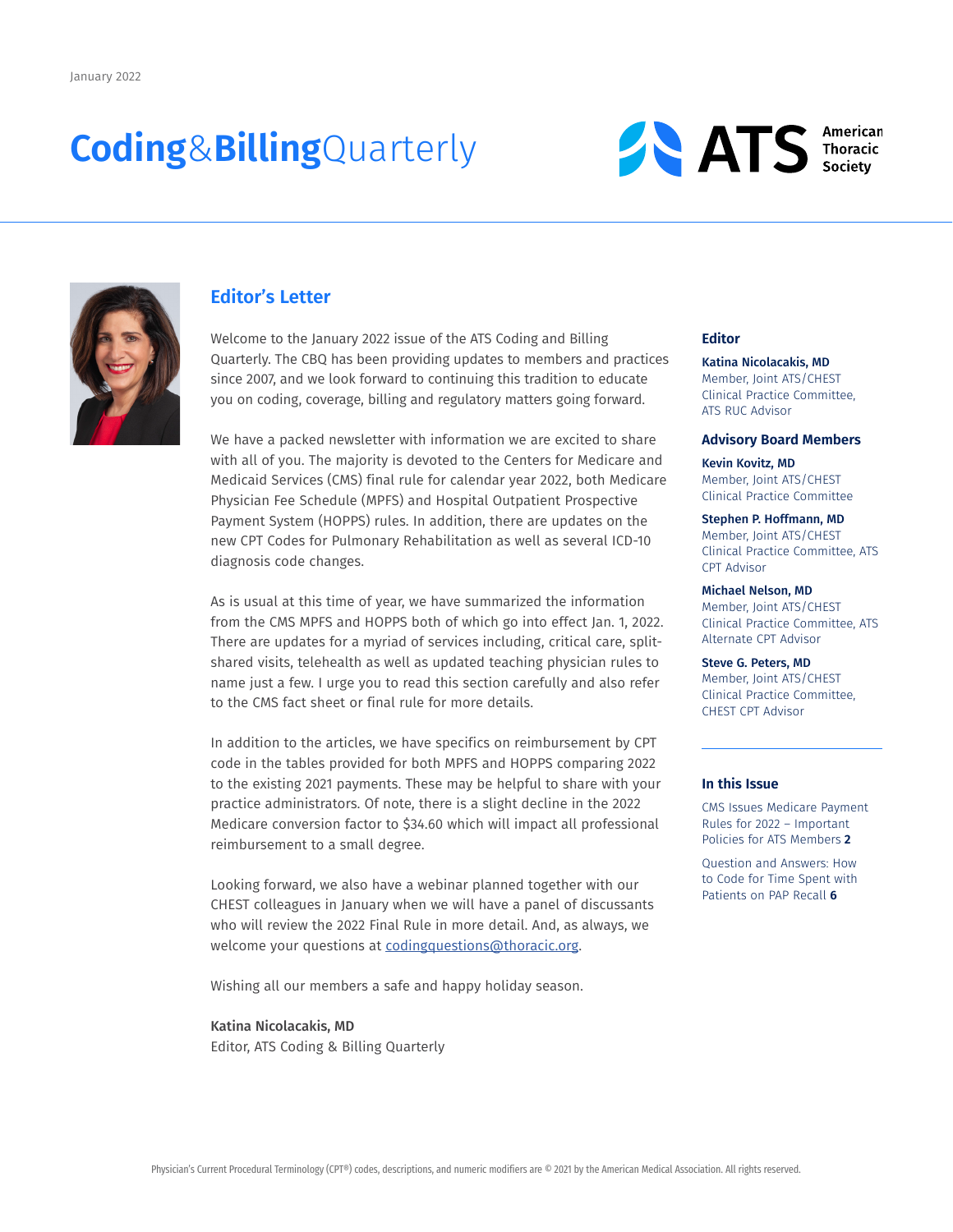# **CMS Issues Medicare Payment Rules for 2022 – Important Policies for ATS Members**

In November, the CMS released the final payment rules for calendar year 2022, including the Medicare Physician Fee Schedule Rule and the Hospital Outpatient Prospective Payment rule. Both these rules contain important payment and policy information for ATS members. Below is a brief summary of some of the key policy changes that impact ATS members.

For information about the 2022 reimbursement rates for specific CPT services provided by pulmonary, critical care and sleep medicine physicians, please see the tables on page 7.

# **2022 Conversion Factor – Congress Intervenes to Avert Significant Cuts**

The final Medicare conversion factor for 2022 is  $$34.60 - a$ decrease of \$0.29 from the 2021 conversion factor. The original 2022 conversion factor was expected to be much lower, in the range of a \$1.30 reduction from the 2021 level, but Congress intervened to reduce the level of overall cut. Congress enacted legislation to avert a 4 percent statutory cut from the PAYGO provisions, extended the moratorium on the 2 percent Medicare payment sequester, and reduced the scheduled 3.75 percent Medicare physician payment cut. One of the steps Congress took to avert larger payment cuts

# **Join ATS/CHEST Webinar on 2022 Medicare Final Rules**

The ATS, in collaboration with our colleagues at CHEST, will be holding a joint webinar on Jan. 20, at 4 pm ET to discuss key policy changes in 2022 that impact pulmonary, critical care and sleep medicine providers. The webinar is free to ATS and CHEST members. [Please click here to register for the webinar.](https://thoracic.zoom.us/meeting/register/tJ0odu-qqTspG9ClLMdFwFzFaCUETUd0Djrh)

was to phase in payment reductions in the conversion factor over time in 2022. So, the \$34.60 conversion factor will be reduced incrementally each quarter of 2022.

However, in early December, Congress passed and President Biden signed into law legislation averting much, but not all, of the 2022 cuts to the conversion factor. The law partially mitigates the scheduled 3.75% cut to the Medicare Physician Conversion Factor (CF) and both the Medicare Sequestration (2%) and PAYGO (4%) cuts. Specifically, the legislation would phase in cuts to the Medicare sequester at a rate of 0 percent for the first quarter of 2022, -1 percent for the second quarter of 2022 and return the cut to the full amount of -2 percent beginning in June of 2022 and continuing onward. The law also eliminates 3 percent of the CF cuts, resulting in a -.75 percent cut for the entirety of 2022. Finally, the law would subtract budget scorecard deficits for both the 5-year and 10-year windows from FY 2022 and add them to FY 2023, effectively pushing the implementation of a PAYGO sequester to 2023.

|                       |                             | <b>New in 2022 HCPCS Level II Modifiers</b>                                                                                                                                                                                                                                                                             |
|-----------------------|-----------------------------|-------------------------------------------------------------------------------------------------------------------------------------------------------------------------------------------------------------------------------------------------------------------------------------------------------------------------|
| <b>HCPCS Modifier</b> | <b>Short Description</b>    | <b>Long Description</b>                                                                                                                                                                                                                                                                                                 |
| <b>FT</b>             | Separate unrelated e/m      | Unrelated evaluation and management $[E/M]$ visit during a postoperative peri-<br>od, or on the same day as a procedure or another E/M visit. [Report when an<br>E/M visit is furnished within the global period but is unrelated, or when one or<br>more additional E/M visits furnished on the same day are unrelated |
| FS                    | Split or shared e/m visit   | Split [or shared] evaluation and management visit). - Append to claims for<br>split/shared encounters in a facility setting.                                                                                                                                                                                            |
| F <sub>Q</sub>        | Audio-only service          | The service was furnished using audio-only communication technology                                                                                                                                                                                                                                                     |
| <b>FR</b>             | Two-way a/v dir supervision | The supervising practitioner was present through two-way, audio/video com-<br>munication technology                                                                                                                                                                                                                     |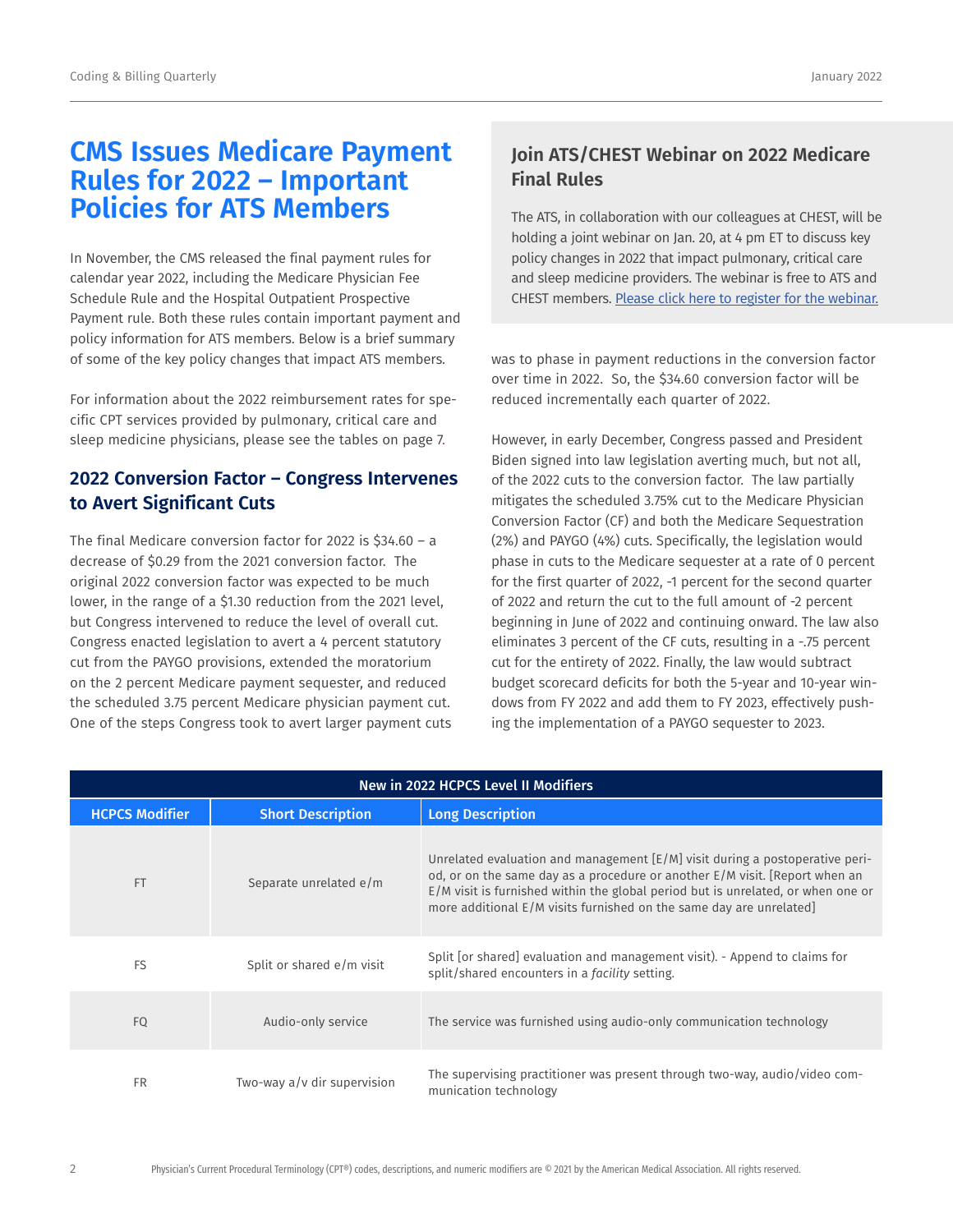Due to the number of interacting policy changes enacted in this law, CMS is still recalculating the final conversion factor for 2022. A revised 2022 conversion factor is expected in the near future. Please note, the tables found on pages (insert pages) use the initial conversion factor published by CMS. These tables will be updated once the recalculated conversion factor is released.

# **Critical Care Services**

- Concurrent Critical Care CMS has changed its policy to note that, when medically necessary, critical care services can be furnished concurrently to the same patient on the same day by more than one practitioner representing more than one specialty, and critical care services can be furnished as split (or shared) visits.
- Critical and E/M Visits CMS clarified that critical care services may be paid on the same day as other E/M visits by the same practitioner or another practitioner in the same group of the same specialty, if the practitioner documents that the E/M visit was provided prior to the critical care service at a time when the patient did not require critical care, the visit was medically necessary, and the services are separate and distinct, with no duplicative elements from the critical care service provided later in the day. Practitioners must report modifier -25 with the critical care code on the claim when reporting these critical care services.

# **Critical Care and Surgical Global Periods**

CMS confirmed that critical care services may be paid separately in addition to a procedure with a global surgical period if the critical care is unrelated to the surgical procedure. Preoperative and/or postoperative critical care may be paid in addition to the procedure if the patient is critically ill (meets the definition of critical care) and requires the full attention of the physician, and the critical care is above and beyond and unrelated to the specific anatomic injury or general surgical procedure performed (e.g., trauma, burn cases). CMS created a new modifier FT for use on such claims to identify that the critical care is unrelated to the procedure. The FT should be reported with critical care visits performed during the global surgical period of another, unrelated procedure. However, the wording of the descriptor suggests they could also be reported with other unrelated services, such as an E/M visit, so stay tuned for more clarification from CMS on additional uses for this modifier. If care is fully transferred from the surgeon to an intensivist (and the critical care is unrelated), then modifier -55 must also be reported to indicate the transfer of care. Medical record documentation must support the claims.

# **Split (or shared) E/M visits**

CMS refined policies for split (or shared) E/M visits to better reflect the current practice of medicine, the evolving role of non-physician practitioners (NPPs) as members of the medical team, and to clarify conditions of payment that must be met to bill Medicare for these services. In the CY 2022 PFS final rule, CMS established the following:

- Definition of split (or shared) E/M visits as E/M visits provided in the facility setting by a physician and an NPP in the same group. The visit is billed by the physician or practitioner who provides the substantive portion of the visit.
- By 2023, the substantive portion of the visit will be defined as more than half of the total time spent. For 2022, the substantive portion can be history, physical exam, medical decision-making, or more than half of the total time (except for critical care, which can only be more than half of the total time).
- Split (or shared) visits can be reported for new as well as established patients, and initial and subsequent visits, as well as prolonged services.
- A modifier, FS, is required on the claim to identify these services to inform policy and help ensure program integrity.
- Documentation in the medical record must identify the two individuals who performed the visit. The individual providing the substantive portion must sign and date the medical record.
- Codifying these revised policies in a new regulation at 42 CFR 415.140.

# **Teaching Physician Services**

The AMA CPT office/outpatient E/M visit coding framework that CMS finalized for CY 2021 provides that practitioners can select the office/outpatient E/M visit level to bill based either on either total time personally spent by the reporting practitioner or medical decision making (MDM). Under existing regulations, if a resident participates in a service furnished in a teaching setting, a teaching physician can bill for the service only if they are present for the key or critical portion of the service. Under the so-called "primary care exception," in certain teaching hospital primary care centers,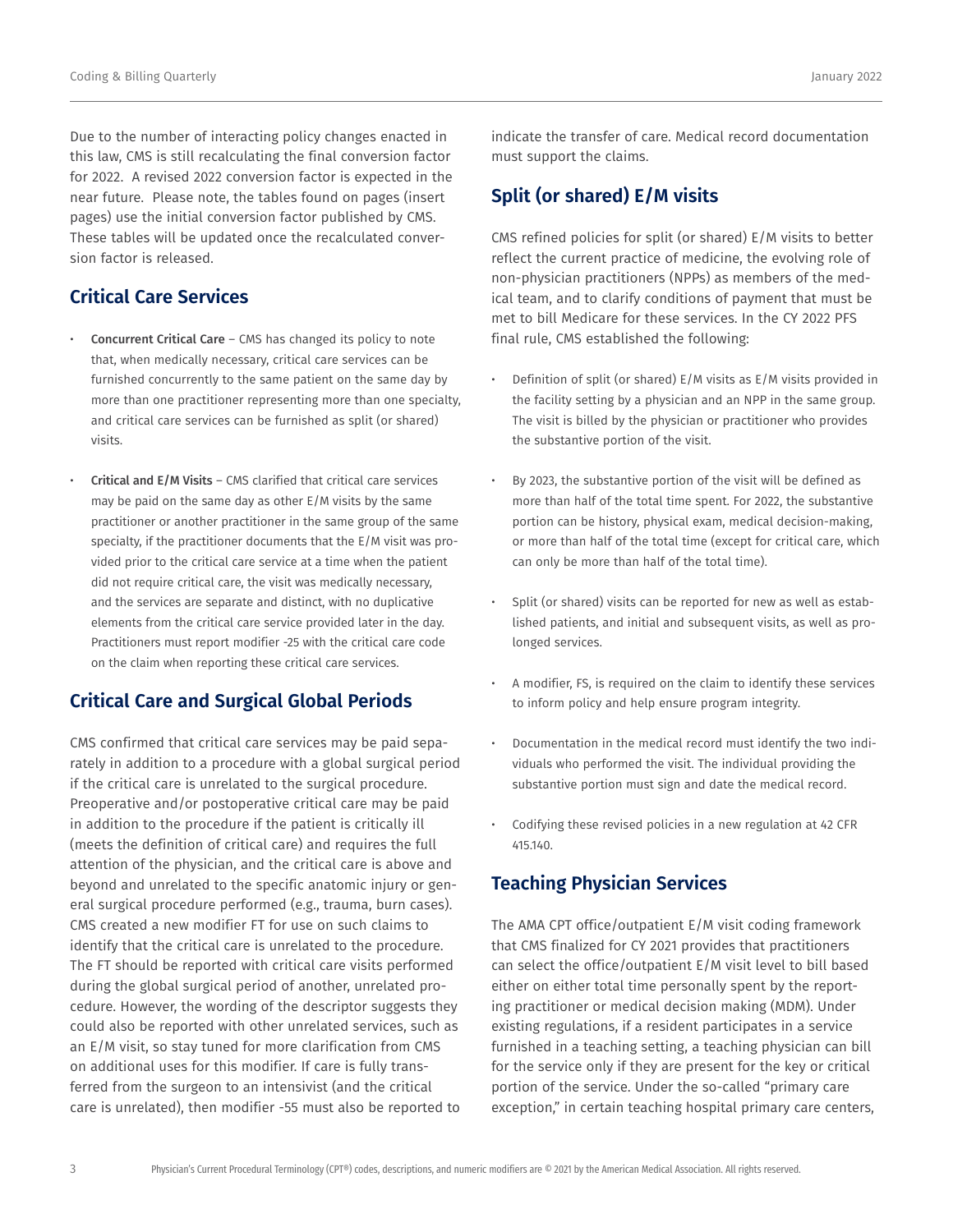the teaching physician can bill for certain services furnished independently by a resident without the physical presence of a teaching physician, but with the teaching physician's review.

• CMS finalized and clarified that when time, not MDM, is used to select the office/outpatient E/M visit level, only the time spent by the teaching physician in qualifying activities, including time that the teaching physician was present with the resident performing those activities, can be included for purposes of visit level selection. This does not apply when MDM is used. Under the primary care exception, time cannot be used to select visit level. Only MDM may be used to select the E/M visit level, to guard against the possibility of inappropriate coding that reflects residents' inefficiencies rather than a measure of the total medically- necessary time required to furnish the E/M services.

# **Telehealth Services under the PFS**

As CMS continues to evaluate the inclusion of telehealth services that were temporarily added to the Medicare telehealth services list during the COVID-19 PHE, CMS finalized that certain services added to the Medicare telehealth services list will remain on the list through Dec. 31, 2023, allowing additional time for CMS to evaluate whether the services should be permanently added to the Medicare telehealth services list.

- CMS finalized that the agency will extend, through the end of CY 2023, the inclusion of certain services on the Medicare telehealth services list that would otherwise have been removed from the list as of Dec. 31, 2021, or the latter end of the COVID-19 PHE, whichever is later. CMS also extended inclusion of certain cardiac and intensive cardiac rehabilitation codes through the end of CY 2023. This will allow more time for stakeholders to gather data to submit to CMS in support of permanently adding services(s) to the Medicare telehealth services list. This will also reduce uncertainty regarding the timing of our processes with regard to the end of the PHE. Additionally, CMS is adopting coding and payment for a longer virtual check-in service on a permanent basis.
- CMS included the pulmonary rehabilitation HCPCS Level II code G0424 in the file that lists all the services and codes covered for telehealth with timeframes. The ATS and CHEST have been in contact with CMS as the two new CPT codes that will replace the G code were not listed. We believe this is an oversight and have informed CMS to remove G0424 effective Jan. 1, 2022, and replace with the two new CPT codes discussed later in this CBQ CPTs 94625 and 94626.
- Section 123 of the Consolidated Appropriations Act of 2021 removed the geographic restrictions and added the home of the beneficiary as a permissible originating site for telehealth services furnished for the purposes of diagnosis, evaluation, or treatment of a mental health disorder. Section 123 requires that, for these services, there must be an in-person, non-telehealth service with the physician or practitioner within six months prior to the initial telehealth service and requires the Secretary to establish a frequency for subsequent in-person visits. CMS is implementing these statutory amendments, and finalizing that an in-person, non-telehealth visit must be furnished at least every 12 months, that exceptions to the in-person visit requirement may be made based on beneficiary circumstances (with the reason documented in the patient's medical record), and that more frequent visits are also allowed under the policy, as driven by clinical needs on a case-by-case basis.
- CMS is amending the current definition of interactive telecommunications system for telehealth services which is defined as multimedia communications equipment that includes, at a minimum, audio and video equipment permitting two-way, real-time interactive communication between the patient and distant site physician or practitioner to include audio-only communications technology when used for telehealth services for the diagnosis, evaluation, or treatment of mental health disorders furnished to established patients in their homes under certain circumstances.
- CMS is limiting the use of an audio-only interactive telecommunications system to mental health services furnished by practitioners who have the capability to furnish two-way, audio/video communications, but where the beneficiary is not capable of, or does not consent to, the use of two-way, audio/video technology. CMS also finalized a requirement for the use of a new modifier FQ for services furnished using audio-only communications, which would serve to verify that the practitioner had the capability to provide two-way, audio/video technology, but instead, used audio-only technology due to beneficiary choice or limitations. CMS is also clarifying that mental health services can include services for treatment of substance use disorders (SUDs).

# **Modifier 93 – Synchronous Telemedicine Service Rendered Via Telephone or Other Real-Time Interactive Audio-Only Telecommunications System:**

CMS has created a new coding modifier to report telehealth services that use audio-only technology. The modifier—93—should be used to report real-time interaction between a physician or other qualified health care professional and a patient who is located away at a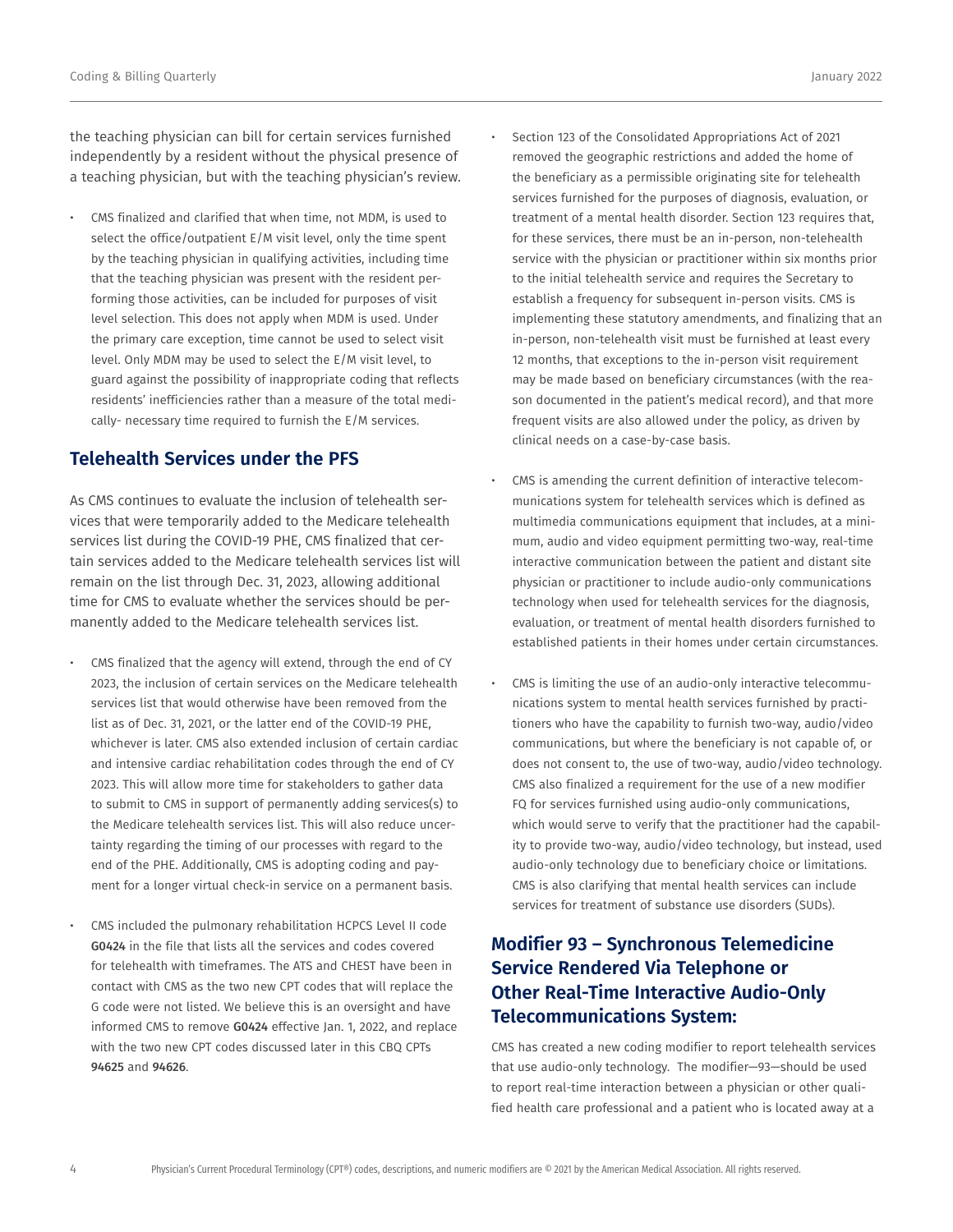distant site from the physician or other qualified health care professional. The totality of the communication of information exchanged between the physician or other qualified health care professional and the patient during the course of the synchronous telemedicine service must be of an amount and nature that is sufficient to meet the key components and/or requirements of the same service when rendered via a face-to-face interaction.

# **Vaccine Administration Services**

### **Administration of Preventive Vaccines**

Effective Jan. 1, 2022, CMS will pay \$30 per dose for the administration of the influenza, pneumococcal and hepatitis B virus vaccines. In addition, CMS will maintain the current payment rate of \$40 per dose for the administration of the COVID-19 vaccines through the end of the calendar year in which the ongoing PHE ends. Effective Jan. 1 of the year following the year in which the PHE ends, the payment rate for COVID-19 vaccine administration will be set at a rate to align with the payment rate for the administration of other Part B preventive vaccines.

### **In-Home Administration of COVID-19 Vaccines**

• CMS will continue the additional payment of \$35.50 for COVID-19 vaccine administration in the home under certain circumstances through the end of the calendar year in which the PHE ends.

### **COVID-19 Monoclonal Antibody Products**

- CMS will continue to pay for COVID-19 monoclonal antibodies under the Medicare Part B vaccine benefit through the end of the calendar year in which the PHE ends. During this interim time, CMS will maintain the \$450 payment rate for administering a COVID-19 monoclonal antibody in a health care setting, as well as the payment rate of \$750 for administering a COVID-19 monoclonal antibody therapy in the home.
- Effective Jan. 1 of the year following the year in which the PHE ends, CMS will pay physicians and other suppliers for COVID-19 monoclonal antibody products as biological products paid under section 1847A of the Act; health care providers and practitioners will be paid under the applicable payment system, and using the appropriate coding and payment rates, for administering COVID-19 monoclonal antibodies similar to the way they are paid for administering other complex biological products.

## **Pulmonary Rehabilitation**

Pulmonary Rehabilitation and Long COVID - CMS has expanded coverage of outpatient pulmonary rehabilitation services, paid under Medicare Part B, to beneficiaries who

have had confirmed or suspected COVID-19 and experience persistent symptoms that include respiratory dysfunction for at least four weeks.

# **New CPT Codes for Pulmonary Rehab**

CMS accepted for payment two new CPT codes to report pulmonary rehabilitation

- CPT 94625 Physician or other qualified healthcare professional services for outpatient pulmonary rehabilitation; without continuous oximetry monitoring (per session))
- CPT 94626 (Physician or other qualified healthcare professional services for outpatient pulmonary rehabilitation; with continuous oximetry monitoring (per session) (Do not report 94625, 94626 in conjunction with 94760, 94761))

These new CPT codes replace the temporary G code – G0424, which will be retired on Dec. 31, 2021. Starting Jan. 1, 2022, physicians should start using the new CPT Codes 94625 and 94626 to report pulmonary rehabilitation services. While ATS is pleased CMS has adopted these new CPT codes, we are concerned and disappointed that CMS rejected work RVUs recommended by the AMA RUC Committee and instead adopted lower values. Despite the lower values adopted by CMS, these new CPT codes will raise the reimbursement rate above the current G0424 payment rates.

# **Clinical Labor Pricing Update**

For the first time in several years, CMS has updated the clinical labor wage prices used to determine Medicare reimbursements rates. The new clinical wage data is expected to increase reimbursement for specialties that use significant clinical labor inputs, including internal medicine. To avert large payment swings, CMS will phase in the new clinical wage rates over four years. Pulmonary providers are expected to see a 1 percent increase when the new clinical wage data is fully phased in.

## **ICD-10 Updates**

The Center for Disease Control and Prevention updates ICD-10 diagnosis codes annually and these changes as we know take effect every Oct. 1. There are several changes and updates which are important for the ATS Membership to note.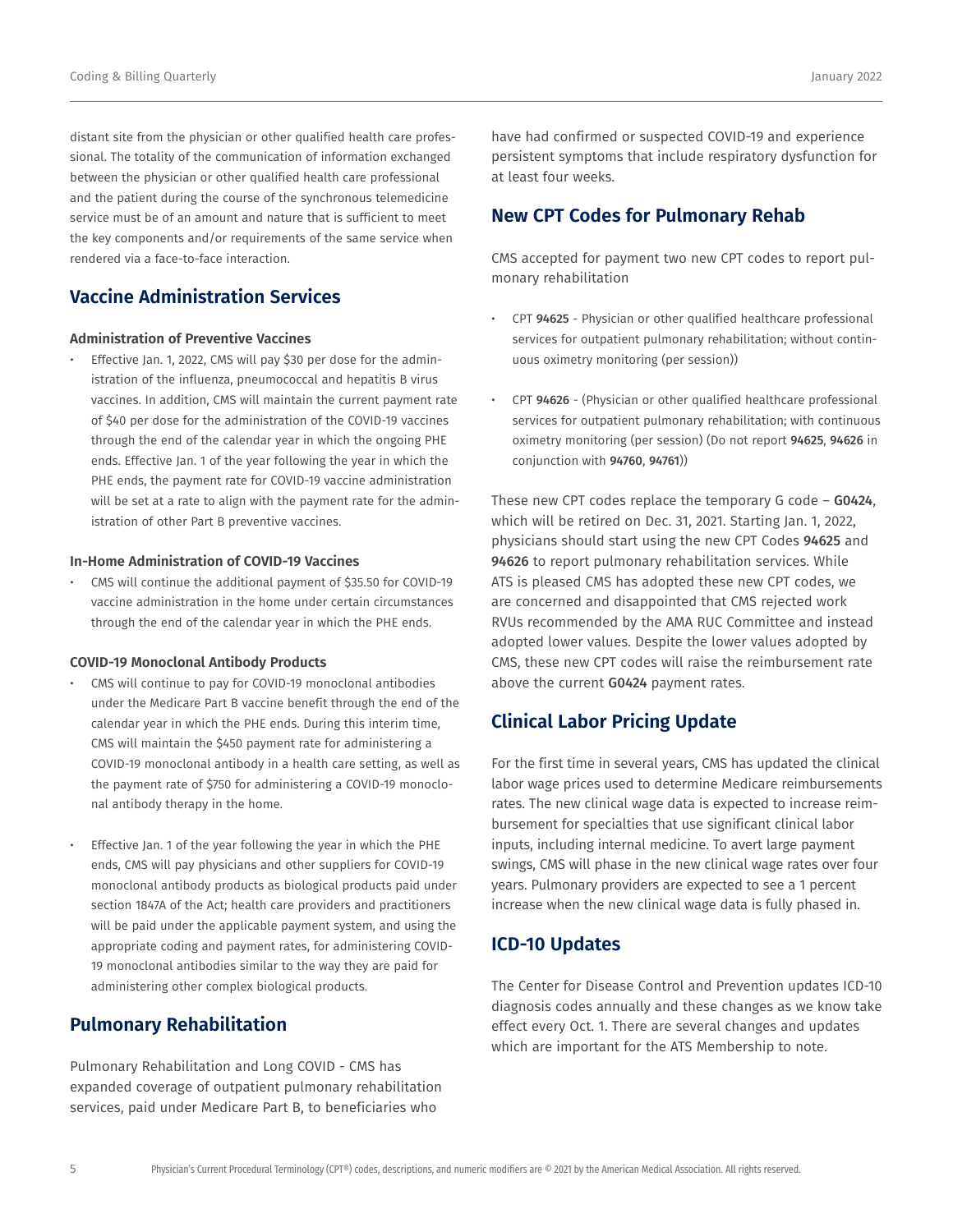### **Post COVID -19**

There is a new code which has been highly anticipated related to COVID-19. The new code is *U09.9 Post COVID-19 condition, unspecified*. This is used to document post-acute sequelae of COVID-19, or "long COVID" conditions, after the active illness has resolved. The condition(s) related to COVID-19 should be coded first, for example, pulmonary fibrosis (J84.10), chronic hypoxemic respiratory failure (J96.11), dyspnea, unspecified (R06.0) and others. U09.9 should not be used with an active (current) COVID-19 infection.

### **Cough**

Cough Diagnosis codes have also been expanded and include the following. It is important to remember to code the most specific diagnosis applicable.

| R05.1 | Acute Cough           |
|-------|-----------------------|
| R05.2 | Subacute cough        |
| R05.3 | Chronic cough         |
| R05.4 | Cough syncope         |
| R05.8 | Other specified cough |
| R05.9 | Cough, unspecified    |

### **Vaping-related disorders**

ICD-10 codes for vaping-related disorders have also been updated and have been in effect since April 1, 2021. *U07*.0 *Vaping-related disorder* should be coded as the primary diagnosis. Additional codes for pneumonitis (J68.0) or acute respiratory failure (J96.0-) or acute respiratory distress syndrome (J80) may also be used with this code. Associated respiratory signs and symptoms however (cough, shortness of breath) are not coded separately.

# **Question and Answers: How to Code for Time Spent with Patients on PAP Recall**

Question: My patients with sleep apnea are calling for information about what to do with their PAP machine given the Phillips Respironics recall. How can I counsel them and be reimbursed for my time?

Answer: There is no one answer to this question. Counseling patients takes time and, in this instance, needs to be individualized to every patient asking for assistance. Many practices are including this discussion in an established E/M visit. Remember you may consider using time to select your level of service (99212-99215). If you are not able to see the patient in the office, you are still able to use the Telephone E/M service codes 99441-99443 which are also time-based codes with a minimum of five minutes. Currently, and for 2022, during the PHE, these continue to be reimbursed at a higher level and comparable to 99212, 99213 and 99214. As per the final MPFS ruling, they remain on the temporary telehealth services list through the end of the PHE only.

99441: Telephone evaluation and management service by a physician or other qualified health care professional who may report evaluation and management services provided to an established patient, parent, or guardian not originating from a related E/M service provided within the previous 7 days nor leading to an E/M service or procedure within the next 24 hours or soonest available appointment; 5-10 minutes of medical discussion. 99442: 11-20 min. 99443: 21-30 min. ●

Physician's Current Procedural Terminology (CPT®) codes, descriptions, and numeric modifiers are © 2021 by the American Medical Association. All rights reserved.

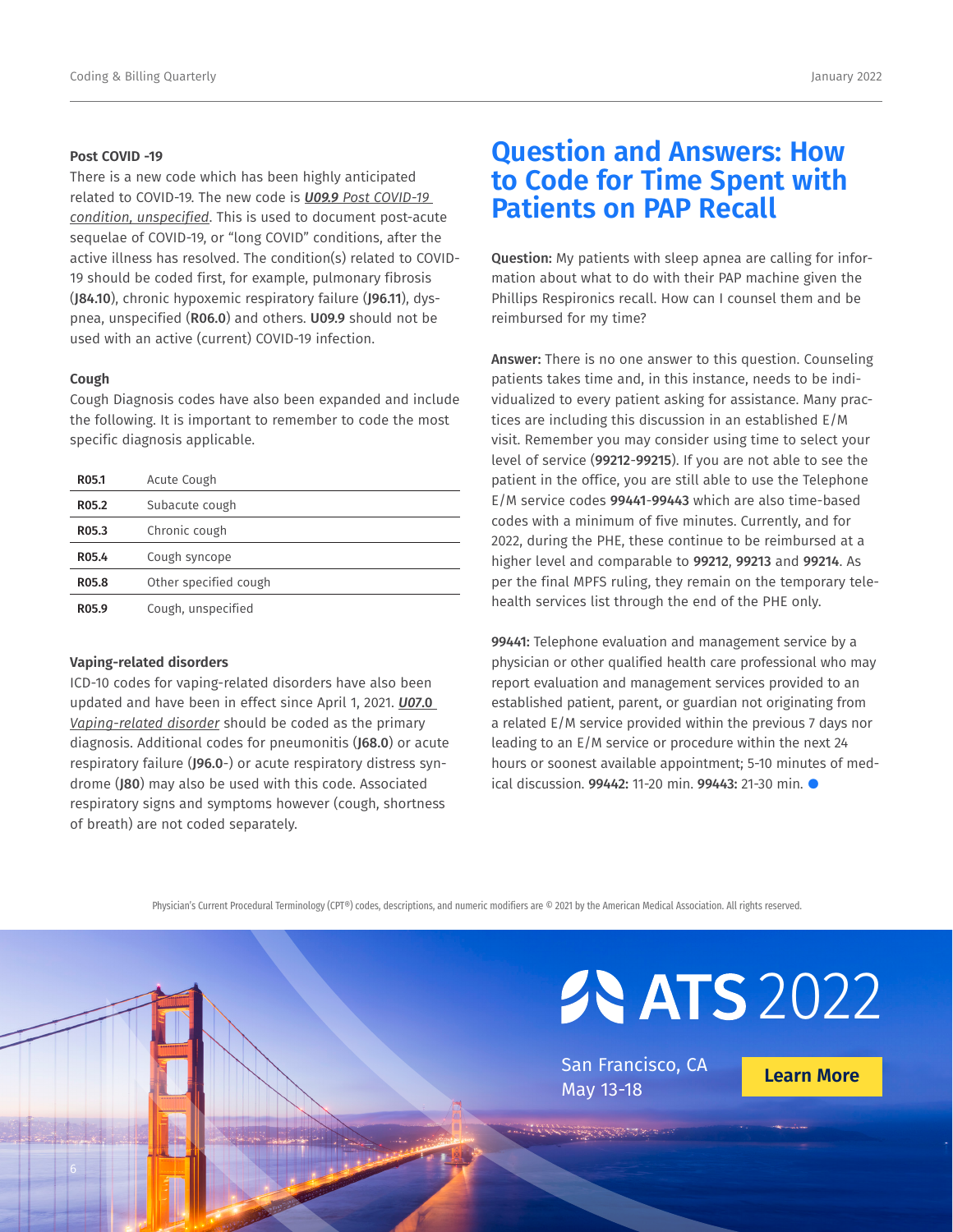

**October (Corrected) 2021 Compared to Updated Final 2022 Rates Medicare Physician Fee Schedule (MPFS) Endoscopy/Bronchoscopy, Pulmonary Diagnostic Testing & Therapies, Sleep Medicine Testing, Pulmonary Rehabilitation/Respiratory Therapy and Thoracentesis/Chest Tubes** 

**Click here for Link to References: CMS Website MPFS CY 2021 October Release (Web Version RVU21D)**

**Click here for Link to References: CMS Website MPFS CY 2022 Final Rule**

**August 3, 2021 MPFS File for October 2021 & November 19, 2021 Updated CF for January Final 2022 MPFS Files**

|                  |           |                              | CY 2021 CF<br>\$34.8931 | CY 2022 CF<br>\$34.6062 | % Change         | <b>Dollar Change</b> | CY 2021 CF<br>\$34.8931 | CY 2022 CF<br>\$34,6062 | % Change   | <b>Dollar</b><br>Change |
|------------------|-----------|------------------------------|-------------------------|-------------------------|------------------|----------------------|-------------------------|-------------------------|------------|-------------------------|
| <b>CPT/HCPCS</b> | Modifier  |                              | 2021 NF                 | 2022 NF                 | <b>NF</b>        |                      | <b>2021 FAC</b>         | <b>2022 FAC</b>         | <b>FAC</b> | <b>FAC</b>              |
|                  |           | <b>Short Description</b>     | Allowable               | <b>Allowable</b>        | <b>Allowable</b> | <b>NF Allowable</b>  | <b>Allowable</b>        | Allowable               | Allowable  | Allowable               |
| 31615            |           | Visualization of windpipe    | \$178.30                | \$178.57                | 0%               | \$0.26               | \$116.19                | \$116.97                | 1%         | \$0.77                  |
| 31622            |           | Dx bronchoscope/wash         | \$255.07                | \$256.43                | 1%               | \$1.36               | \$133.64                | \$133.23                | 0%         | (\$0.41)                |
| 31623            |           | Dx bronchoscope/brush        | \$286.12                | \$288.27                | 1%               | \$2.15               | \$134.34                | \$133.93                | 0%         | (\$0.41)                |
| 31624            |           | Dx bronchoscope/lavage       | \$264.84                | \$265.78                | 0%               | \$0.94               | \$135.73                | \$135.31                | 0%         | (\$0.42)                |
| 31625            |           | Bronchoscopy w/biopsy(s)     | \$367.42                | \$368.56                | 0%               | \$1.13               | \$158.41                | \$158.15                | 0%         | (\$0.26)                |
| 31626            |           | Bronchoscopy w/markers       | \$884.54                | \$848.20                | $-4%$            | (\$36.34)            | \$200.98                | \$198.64                | $-1%$      | (\$2.34)                |
| 31627            |           | Navigational bronchoscopy    | \$1,308.14              | \$1,188.72              | $-9%$            | (\$119.42)           | \$98.40                 | \$97.59                 | $-1%$      | (\$0.81)                |
| 31628            |           | Bronchoscopy/lung bx each    | \$390.10                | \$391.40                | 0%               | \$1.29               | \$178.30                | \$177.53                | 0%         | (\$0.77)                |
| 31629            |           | Bronchoscopy/needle bx each  | \$482.92                | \$480.33                | $-1%$            | (\$2.59)             | \$189.12                | \$188.26                | 0%         | (\$0.86)                |
| 31630            |           | Bronchoscopy dilate/fx repr  | \$201.68                | <b>NA</b>               | <b>NA</b>        | <b>NA</b>            | \$201.68                | \$200.37                | $-1%$      | (S1.31)                 |
| 31631            |           | Bronchoscopy dilate w/stent  | \$230.99                | <b>NA</b>               | <b>NA</b>        | <b>NA</b>            | \$230.99                | \$228.75                | $-1%$      | (\$2.25)                |
| 31632            |           | Bronchoscopy/lung bx addl    | \$65.95                 | \$66.44                 | 1%               | \$0.50               | \$50.25                 | \$49.83                 | $-1%$      | (S0.41)                 |
| 31633            |           | Bronchoscopy/needle bx addl  | \$82.35                 | \$82.36                 | 0%               | \$0.02               | \$64.55                 | \$63.68                 | $-1%$      | (\$0.88)                |
| 31634            |           | Bronch w/balloon occlusion   | \$1,788.97              | \$1,678.40              | $-6%$            | (\$110.57)           | \$193.31                | \$193.45                | 0%         | \$0.14                  |
| 31635            |           | Bronchoscopy w/fb removal    | \$300.08                | \$304.53                | 1%               | \$4.45               | \$177.95                | \$177.18                | 0%         | (\$0.77)                |
| 31636            |           | Bronchoscopy bronch stents   | \$222.27                | <b>NA</b>               | <b>NA</b>        | <b>NA</b>            | \$222.27                | \$219.75                | $-1%$      | (\$2.52)                |
| 31637            |           | Bronchoscopy stent add-on    | \$78.51                 | <b>NA</b>               | <b>NA</b>        | <b>NA</b>            | \$78.51                 | \$77.86                 | $-1%$      | (\$0.65)                |
| 31638            |           | Bronchoscopy revise stent    | \$252.28                | <b>NA</b>               | <b>NA</b>        | <b>NA</b>            | \$252.28                | \$249.86                | $-1%$      | (\$2.42)                |
| 31640            |           | Bronchoscopy w/tumor excise  | \$252.63                | <b>NA</b>               | <b>NA</b>        | <b>NA</b>            | \$252.63                | \$251.59                | 0%         | (\$1.04)                |
| 31641            |           | Bronchoscopy treat blockage  | \$259.26                | <b>NA</b>               | <b>NA</b>        | <b>NA</b>            | \$259.26                | \$258.51                | 0%         | (\$0.75)                |
| 31643            |           | Diag bronchoscope/catheter   | \$176.56                | <b>NA</b>               | <b>NA</b>        | NA                   | \$176.56                | \$177.18                | 0%         | \$0.62                  |
| 31645            |           | Bronchoscopy clear airways   | \$280.54                | \$283.77                | 1%               | \$3.23               | \$148.99                | \$148.11                | $-1%$      | (\$0.88)                |
| 31646            |           | Bronchoscopy reclear airway  | \$143.76                | <b>NA</b>               | <b>NA</b>        | <b>NA</b>            | \$143.76                | \$143.27                | 0%         | (\$0.49)                |
| 31647            |           | Bronchial valve init insert  | \$211.10                | <b>NA</b>               | <b>NA</b>        | <b>NA</b>            | \$211.10                | \$208.68                | $-1%$      | (\$2.43)                |
| 31648            |           | Bronchial valve remov init   | \$202.03                | <b>NA</b>               | <b>NA</b>        | <b>NA</b>            | \$202.03                | \$200.02                | $-1%$      | (\$2.01)                |
| 31649            |           | Bronchial valve remov addl   | \$68.39                 | \$67.83                 | $-1%$            | (\$0.56)             | \$68.39                 | \$67.83                 | $-1%$      | (\$0.56)                |
| 31651            |           | Bronchial valve addl insert  | \$77.46                 | \$76.83                 | $-1%$            | (\$0.64)             | \$77.46                 | \$76.83                 | $-1%$      | (\$0.64)                |
| 31652            |           | Bronch ebus samping 1/2 node | \$1,302.56              | \$1,366.94              | 5%               | \$64.39              | \$225.76                | \$223.56                | $-1%$      | (\$2.20)                |
| 31653            |           | Bronch ebus samplng 3/> node | \$1,351.76              | \$1,418.85              | 5%               | \$67.10              | \$249.49                | \$247.78                | $-1%$      | (\$1.71)                |
| 31654            |           | Bronch ebus ivnti perph les  | \$126.66                | \$125.62                | $-1%$            | (\$1.04)             | \$68.04                 | \$67.48                 | $-1%$      | (\$0.56)                |
| 31660            |           | Bronch thermoplsty 1 lobe    | \$198.89                | <b>NA</b>               | <b>NA</b>        | <b>NA</b>            | \$198.89                | \$198.64                | 0%         | (\$0.25)                |
| 31661            |           | Bronch thermoplsty 2/> lobes | \$210.06                | <b>NA</b>               | <b>NA</b>        | <b>NA</b>            | \$210.06                | \$208.33                | $-1%$      | (\$1.73)                |
| 32554            |           | Aspirate pleura w/o imaging  | \$247.04                | \$249.51                | 1%               | \$2.47               | \$91.07                 | \$90.67                 | 0%         | (S0.40)                 |
| 32555            |           | Aspirate pleura w/ imaging   | \$335.32                | \$334.30                | 0%               | (\$1.03)             | \$112.36                | \$111.09                | $-1%$      | (\$1.27)                |
| 32556            |           | Insert cath pleura w/o image | \$771.49                | \$796.29                | 3%               | \$24.80              | \$125.62                | \$125.62                | 0%         | \$0.01                  |
| 32557            |           | Insert cath pleura w/ image  | \$691.58                | \$709.43                | 3%               | \$17.85              | \$152.13                | \$150.88                | $-1%$      | (\$1.25)                |
| 94002            |           | Vent mgmt inpat init day     | \$92.82                 | <b>NA</b>               | <b>NA</b>        | <b>NA</b>            | \$92.82                 | \$93.44                 | 1%         | \$0.62                  |
| 94003            |           | Vent mgmt inpat subg day     | \$66.30                 | <b>NA</b>               | <b>NA</b>        | <b>NA</b>            | \$66.30                 | \$65.75                 | $-1%$      | (\$0.55)                |
| 94010            |           |                              | \$30.01                 | \$27.34                 | $-9%$            | (\$2.67)             | \$30.01                 | <b>NA</b>               | <b>NA</b>  | <b>NA</b>               |
| 94010            | 26        | Breathing capacity test      | \$8.37                  | \$8.31                  | $-1%$            | (\$0.07)             | \$8.37                  | \$8.31                  | $-1%$      | (\$0.07)                |
| 94010            | <b>TC</b> |                              | \$21.63                 | \$19.03                 | $-12%$           | (\$2.60)             | \$21.63                 | <b>NA</b>               | <b>NA</b>  | <b>NA</b>               |
| 94011            |           | Spirometry up to 2 yrs old   | \$87.23                 | NA                      | <b>NA</b>        | <b>NA</b>            | \$87.23                 | \$86.86                 | 0%         | (\$0.37)                |
| 94012            |           | Spirmtry w/bmchdil inf-2 yr  | \$141.67                | <b>NA</b>               | <b>NA</b>        | <b>NA</b>            | \$141.67                | \$142.23                | 0%         | \$0.57                  |
| 94013            |           | Meas lung vol thru 2 yrs     | \$19.89                 | <b>NA</b>               | <b>NA</b>        | <b>NA</b>            | \$19.89                 | \$19.73                 | $-1%$      | (S0.16)                 |
| 94014            |           | Patient recorded spirometry  | \$56.53                 | \$56.06                 | $-1%$            | (\$0.46)             | \$56.53                 | <b>NA</b>               | <b>NA</b>  | <b>NA</b>               |
| 94015            |           | Patient recorded spirometry  | \$31.40                 | \$31.15                 | $-1%$            | (\$0.26)             | \$31.40                 | <b>NA</b>               | <b>NA</b>  | <b>NA</b>               |
| 94016            |           | Review patient spirometry    | \$25.12                 | \$24.92                 | $-1%$            | (S0.21)              | \$25.12                 | \$24.92                 | $-1%$      | (S0.21)                 |
| 94060            |           |                              | \$47.11                 | \$39.80                 | $-16%$           | (\$7.31)             | \$47.11                 | <b>NA</b>               | <b>NA</b>  | <b>NA</b>               |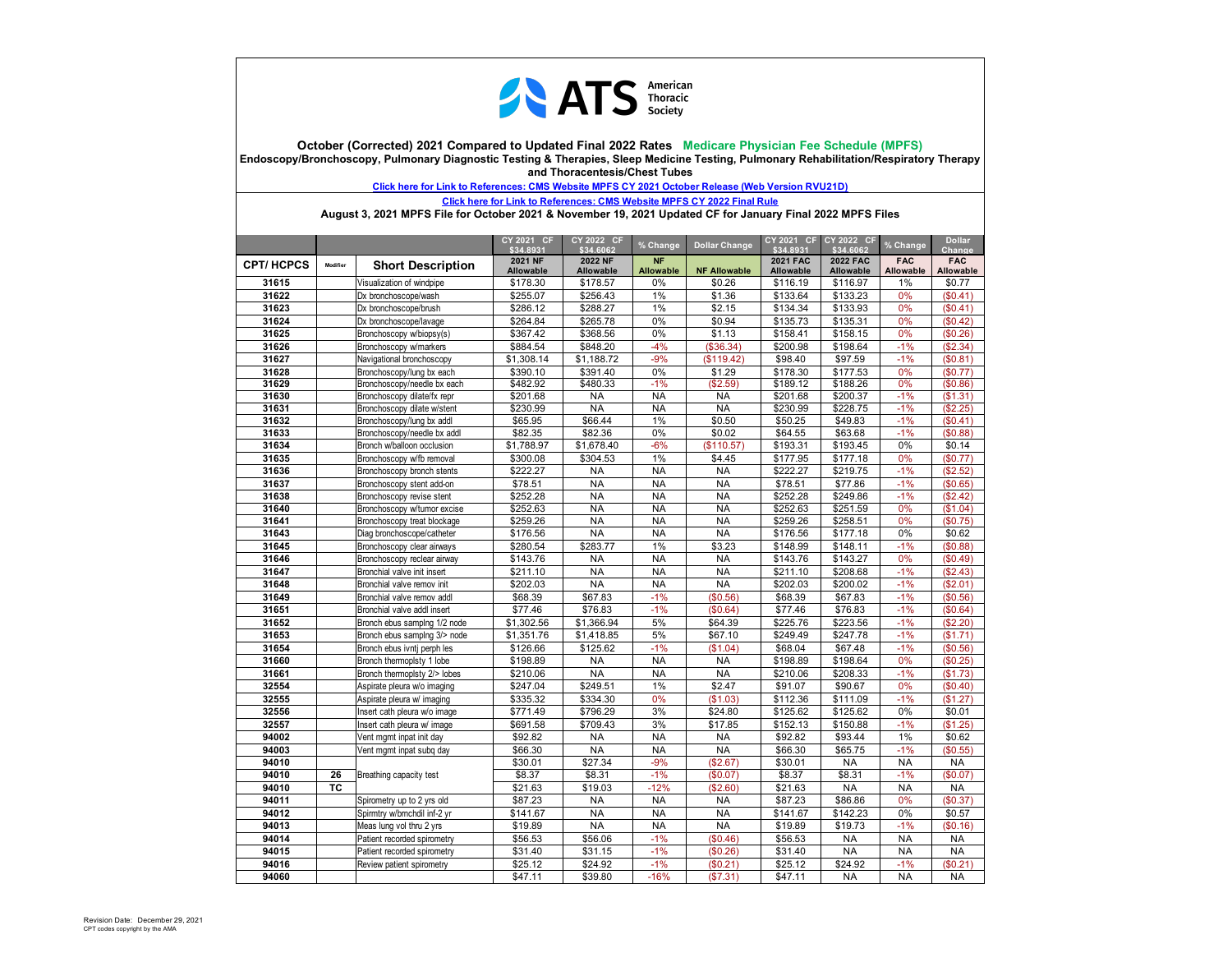| <b>CPT/HCPCS</b> | Modifier        | <b>Short Description</b>                                                         | 2021 NF              | <b>2022 NF</b>       | <b>NF</b>                 |                                 | <b>2021 FAC</b>      | <b>2022 FAC</b>        | <b>FAC</b>             | <b>FAC</b><br>Allowable |
|------------------|-----------------|----------------------------------------------------------------------------------|----------------------|----------------------|---------------------------|---------------------------------|----------------------|------------------------|------------------------|-------------------------|
| 94060            | 26              | Evaluation of wheezing                                                           | Allowable<br>\$10.47 | Allowable<br>\$10.38 | <b>Allowable</b><br>$-1%$ | <b>NF Allowable</b><br>(\$0.09) | Allowable<br>\$10.47 | Allowable<br>\$10.38   | Allowable<br>$-1%$     | (\$0.09)                |
| 94060            | ТC              |                                                                                  | \$36.64              | \$29.42              | $-20%$                    | (\$7.22)                        | \$36.64              | <b>NA</b>              | <b>NA</b>              | <b>NA</b>               |
| 94070            |                 |                                                                                  | \$63.16              | \$62.98              | 0%                        | (\$0.17)                        | \$63.16              | <b>NA</b>              | <b>NA</b>              | <b>NA</b>               |
| 94070            | 26              | Evaluation of wheezing                                                           | \$28.61              | \$28.38              | $-1%$                     | (\$0.24)                        | \$28.61              | \$28.38                | $-1%$                  | \$0.24                  |
| 94070            | ТC              |                                                                                  | \$34.54              | \$34.61              | 0%                        | \$0.06                          | \$34.54              | <b>NA</b>              | <b>NA</b>              | <b>NA</b>               |
| 94150            |                 |                                                                                  | \$25.47              | \$25.26              | $-1%$                     | (\$0.21)                        | \$25.47              | <b>NA</b>              | <b>NA</b>              | <b>NA</b>               |
| 94150            | 26              | Vital capacity test                                                              | \$3.84               | \$3.81               | $-1%$                     | (\$0.03)                        | \$3.84               | \$3.81                 | $-1%$                  | \$0.03                  |
| 94150            | ТC              |                                                                                  | \$21.63              | \$21.46              | $-1%$                     | (\$0.18)                        | \$21.63              | <b>NA</b>              | <b>NA</b>              | <b>NA</b>               |
| 94200            |                 |                                                                                  | \$18.14              | \$15.57              | $-14%$                    | (\$2.57)                        | \$18.14              | <b>NA</b>              | <b>NA</b>              | <b>NA</b>               |
| 94200            | 26              | Lung function test (MBC/MVV)                                                     | \$3.84               | \$3.11               | $-19%$                    | (\$0.72)                        | \$3.84               | \$3.11                 | $-19%$                 | \$0.72]                 |
| 94200            | ТC              |                                                                                  | \$14.31              | \$12.46              | $-13%$                    | (\$1.85)                        | \$14.31              | <b>NA</b>              | <b>NA</b>              | <b>NA</b>               |
| 94250 Deleted    |                 |                                                                                  | NA                   | <b>NA</b>            | <b>NA</b>                 | <b>NA</b>                       | <b>NA</b>            | <b>NA</b>              | <b>NA</b>              | <b>NA</b>               |
| 2021             | 26<br><b>TC</b> | <b>Expired gas collection</b>                                                    | <b>NA</b>            | <b>NA</b>            | <b>NA</b>                 | <b>NA</b>                       | <b>NA</b>            | <b>NA</b>              | <b>NA</b>              | <b>NA</b>               |
|                  |                 |                                                                                  | <b>NA</b>            | <b>NA</b>            | <b>NA</b>                 | <b>NA</b>                       | <b>NA</b>            | <b>NA</b>              | <b>NA</b>              | <b>NA</b>               |
| 94375<br>94375   | 26              |                                                                                  | \$39.43<br>\$14.66   | \$39.11<br>\$14.53   | $-1%$<br>$-1%$            | (\$0.32)<br>(\$0.12)            | \$39.43<br>\$14.66   | <b>NA</b><br>\$14.53   | <b>NA</b><br>$-1%$     | <b>NA</b><br>\$0.12)    |
| 94375            | TC              | Respiratory flow volume loop                                                     | \$24.77              | \$24.57              | $-1%$                     | (\$0.20)                        | \$24.77              | <b>NA</b>              | <b>NA</b>              | <b>NA</b>               |
|                  |                 |                                                                                  |                      |                      |                           |                                 |                      |                        |                        |                         |
| 94400 Deleted    |                 |                                                                                  | NA                   | NA                   | <b>NA</b>                 | NA                              | <b>NA</b>            | <b>NA</b>              | <b>NA</b>              | NA                      |
| 2021             | 26              | CO2 breathing response curve                                                     | <b>NA</b>            | <b>NA</b>            | <b>NA</b>                 | <b>NA</b>                       | <b>NA</b>            | <b>NA</b>              | <b>NA</b>              | <b>NA</b>               |
|                  | TC              |                                                                                  | <b>NA</b>            | <b>NA</b>            | <b>NA</b>                 | <b>NA</b>                       | <b>NA</b>            | <b>NA</b>              | <b>NA</b>              | <b>NA</b>               |
| 94450            |                 |                                                                                  | \$62.46              | \$65.41              | 5%                        | \$2.95                          | \$62.46              | <b>NA</b>              | <b>NA</b>              | <b>NA</b>               |
| 94450            | 26              | Hypoxia response curve                                                           | \$18.49              | \$18.00              | $-3%$                     | $(\$0.50)$                      | \$18.49              | \$18.00                | $-3%$                  | \$0.50                  |
| 94450            | TC              |                                                                                  | \$43.97              | \$47.41              | 8%                        | \$3.45                          | \$43.97              | <b>NA</b>              | <b>NA</b>              | <b>NA</b>               |
| 94452            |                 |                                                                                  | \$51.99              | \$50.18              | $-3%$                     | (\$1.81)                        | \$51.99              | <b>NA</b>              | <b>NA</b>              | <b>NA</b>               |
| 94452            | 26              | Hast w/report                                                                    | \$14.31              | \$14.53              | 2%                        | \$0.23                          | \$14.31              | \$14.53                | 2%                     | \$0.23                  |
| 94452            | TC              |                                                                                  | \$37.68              | \$35.64              | $-5%$                     | (\$2.04)                        | \$37.68              | <b>NA</b>              | <b>NA</b>              | <b>NA</b>               |
| 94453<br>94453   | 26              |                                                                                  | \$71.53<br>\$18.84   | \$68.17<br>\$19.03   | $-5%$<br>1%               | (\$3.36)<br>\$0.19              | \$71.53<br>\$18.84   | <b>NA</b><br>\$19.03   | <b>NA</b><br>1%        | <b>NA</b><br>\$0.19     |
| 94453            | ТC              | Hast w/oxygen titrate                                                            | \$52.69              | \$49.14              | $-7%$                     | (\$3.55)                        | \$52.69              | <b>NA</b>              | <b>NA</b>              | <b>NA</b>               |
| 94610            |                 | Surfactant admin thru tube                                                       | \$55.83              | <b>NA</b>            | <b>NA</b>                 | <b>NA</b>                       | \$55.83              | \$56.06                | 0%                     | \$0.23                  |
| 94617            |                 |                                                                                  | \$95.61              | \$89.98              | $-6%$                     | (\$5.63)                        | \$95.61              | <b>NA</b>              | <b>NA</b>              | <b>NA</b>               |
| 94617            | 26              | <b>Exercise tst brncspsm</b>                                                     | \$33.85              | \$32.53              | $-4%$                     | (\$1.32)                        | \$33.85              | \$32.53                | $-4%$                  | \$1.32                  |
| 94617            | TC              |                                                                                  | \$61.76              | \$57.45              | $-7%$                     | (\$4.31)                        | \$61.76              | <b>NA</b>              | <b>NA</b>              | <b>NA</b>               |
| 94618            |                 |                                                                                  | \$33.85              | \$33.91              | 0%                        | \$0.07                          | \$33.85              | <b>NA</b>              | <b>NA</b>              | <b>NA</b>               |
| 94618            | 26              | <b>Pulmonary stress testing</b>                                                  | \$22.68              | \$22.49              | $-1%$                     | \$0.19                          | \$22.68              | \$22.49                | $-1%$                  | \$0.19                  |
| 94618            | TC              |                                                                                  | \$11.17              | \$11.42              | 2%                        | \$0.25                          | \$11.17              | <b>NA</b>              | <b>NA</b>              | <b>NA</b>               |
| 94619            |                 | Exercise test for bronchospasm, including pre- and                               | <b>NA</b>            | \$74.32              | <b>NA</b>                 | <b>NA</b>                       | NA                   | <b>NA</b>              | <b>NA</b>              | <b>NA</b>               |
| 94619            | 26              | post-spirometry and pulse oximetry; without<br>electrocardiographic recording(s) | <b>NA</b>            | \$50.59              | <b>NA</b>                 | <b>NA</b>                       | <b>NA</b>            | <b>NA</b>              | <b>NA</b>              | <b>NA</b>               |
| 94619            | тс              |                                                                                  | <b>NA</b>            | \$23.73              | <b>NA</b>                 | <b>NA</b>                       | <b>NA</b>            | \$23.73                | <b>NA</b>              | <b>NA</b>               |
| 94621            |                 |                                                                                  | \$160.16             | \$158.50             | $-1%$                     | (\$1.66)                        | \$160.16             | <b>NA</b>              | <b>NA</b>              | <b>NA</b>               |
| 94621<br>94621   | 26<br><b>TC</b> | Pulm stress test/complex                                                         | \$69.09              | \$69.90              | 1%                        | \$0.82                          | \$69.09              | \$69.90                | 1%                     | \$0.82<br><b>NA</b>     |
|                  |                 |                                                                                  | \$91.07              | \$88.59              | $-3%$                     | (\$2.48)                        | \$91.07              | <b>NA</b>              | <b>NA</b>              |                         |
| ●94625           |                 | Phy/qhp op pulm rhb w/o mntr                                                     | <b>NA</b>            | \$66.10              | <b>NA</b>                 | <b>NA</b>                       | NA                   | \$19.03                | <b>NA</b>              | NA                      |
| ●94626           |                 | Phy/qhp op pulm rhb w/ mntr                                                      | NA                   | \$75.10              | NA                        | NA                              | NA                   | \$27.34                | <b>NA</b>              | NA                      |
| 94640            |                 | Airway inhalation treatment                                                      | \$14.31              | \$11.42              | $-20%$                    | (\$2.89)                        | \$14.31              | <b>NA</b>              | <b>NA</b>              | <b>NA</b>               |
| 94642            |                 | Aerosol inhalation treatment                                                     | \$0.00               | \$0.00               | <b>NA</b>                 | \$0.00                          | \$0.00               | \$0.00                 | <b>NA</b>              | \$0.00                  |
| 94644            |                 | Cbt 1st hour                                                                     | \$61.41              | \$62.98              | 3%                        | \$1.57                          | \$61.41              | <b>NA</b>              | <b>NA</b>              | <b>NA</b>               |
| 94645            |                 | Cbt each addl hour                                                               | \$16.75              | \$16.26              | $-3%$                     | \$0.48                          | \$16.75              | <b>NA</b>              | <b>NA</b>              | <b>NA</b>               |
| 94660            |                 | Pos airway pressure cpap                                                         | \$63.85              | \$65.06              | 2%                        | \$1.21                          | \$38.03              | \$38.41                | 1%                     | \$0.38                  |
| 94662            |                 | Neg press ventilation cnp                                                        | \$35.94              | <b>NA</b>            | <b>NA</b>                 | <b>NA</b>                       | \$35.94              | \$36.34                | 1%                     | \$0.40                  |
| 94664            |                 | Evaluate pt use of inhaler                                                       | \$17.10              | \$17.30<br>\$23.19   | 1%                        | \$0.21                          | \$17.10              | <b>NA</b>              | <b>NA</b>              | ΝA                      |
| 94667<br>94668   |                 | Chest wall manipulation<br>Chest wall manipulation                               | \$21.63              | \$35.99              | 7%<br>7%                  | \$1.55<br>\$2.49                | \$21.63<br>\$33.50   | <b>NA</b><br><b>NA</b> | <b>NA</b><br><b>NA</b> | <b>NA</b><br><b>NA</b>  |
| 94680            |                 |                                                                                  | \$33.50<br>\$54.08   | \$53.99              | 0%                        | (\$0.10)                        | \$54.08              | <b>NA</b>              | <b>NA</b>              | <b>NA</b>               |
| 94680            | 26              | Exhaled air analysis o2                                                          | \$12.56              | \$13.15              | 5%                        | \$0.59                          | \$12.56              | \$13.15                | 5%                     | \$0.59                  |
| 94680            | тc              |                                                                                  | \$41.52              | \$40.84              | $-2%$                     | (\$0.69)                        | \$41.52              | <b>NA</b>              | <b>NA</b>              | NA                      |
| 94681            |                 |                                                                                  | \$51.99              | \$49.49              | $-5%$                     | (\$2.50)                        | \$51.99              | <b>NA</b>              | <b>NA</b>              | <b>NA</b>               |
| 94681            | 26              | Exhaled air analysis o2/co2                                                      | \$10.12              | \$10.04              | $-1%$                     | (\$0.08)                        | \$10.12              | \$10.04                | $-1%$                  | \$0.08)                 |
| 94681            | ТC              |                                                                                  | \$41.87              | \$39.45              | -6%                       | (\$2.42)                        | \$41.87              | NA                     | <b>NA</b>              | NA                      |
| 94690            |                 |                                                                                  | \$44.66              | \$44.30              | $-1%$                     | (\$0.37)                        | \$44.66              | <b>NA</b>              | NA                     | <b>NA</b>               |
| 94690            | 26              | Exhaled air analysis                                                             | \$3.84               | \$3.81               | $-1%$                     | (\$0.03)                        | \$3.84               | \$3.81                 | $-1%$                  | (\$0.03)                |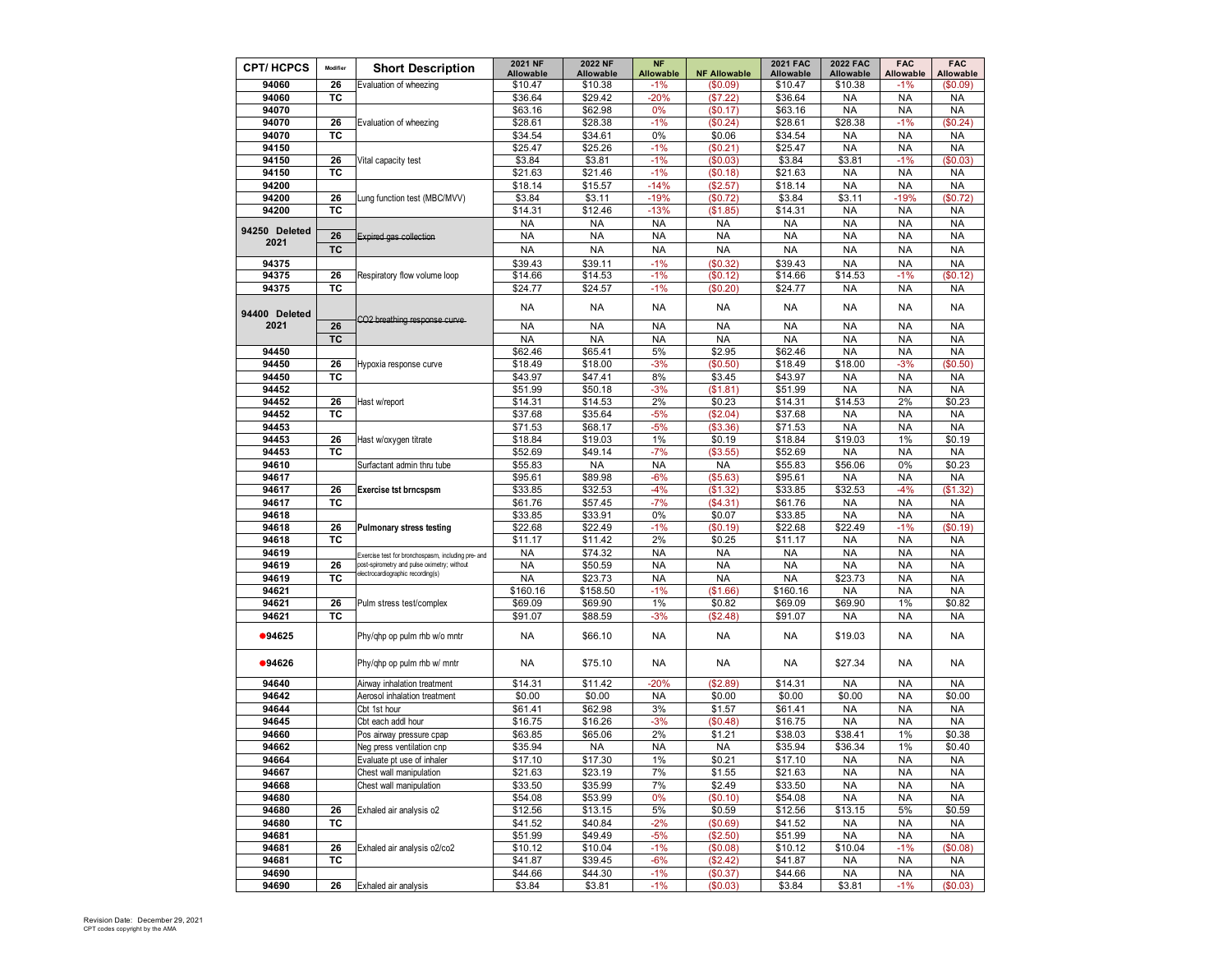| <b>CPT/HCPCS</b>      | Modifier  | <b>Short Description</b>             | 2021 NF              | 2022 NF              | <b>NF</b>                 |                                 | <b>2021 FAC</b>      | <b>2022 FAC</b>        | <b>FAC</b>             | <b>FAC</b>            |
|-----------------------|-----------|--------------------------------------|----------------------|----------------------|---------------------------|---------------------------------|----------------------|------------------------|------------------------|-----------------------|
| 94690                 | ТC        |                                      | Allowable<br>\$40.82 | Allowable<br>\$40.49 | <b>Allowable</b><br>$-1%$ | <b>NF Allowable</b><br>(\$0.34) | Allowable<br>\$40.82 | Allowable<br><b>NA</b> | Allowable<br><b>NA</b> | Allowable<br>NA       |
| 94726                 |           |                                      | \$55.48              | \$55.72              | 0%                        | \$0.24                          | \$55.48              | <b>NA</b>              | <b>NA</b>              | <b>NA</b>             |
| 94726                 | 26        | Pulm funct tst plethysmograp         | \$12.21              | \$12.11              | $-1%$                     | (\$0.10)                        | \$12.21              | \$12.11                | $-1%$                  | \$0.10                |
| 94726                 | ТC        |                                      | \$43.27              | \$43.60              | 1%                        | \$0.34                          | \$43.27              | <b>NA</b>              | <b>NA</b>              | <b>NA</b>             |
| 94727                 |           |                                      | \$44.66              | \$44.64              | 0%                        | (\$0.02)                        | \$44.66              | <b>NA</b>              | <b>NA</b>              | <b>NA</b>             |
| 94727                 | 26        | Pulm function test by gas            | \$12.21              | \$12.11              | $-1%$                     | (\$0.10)                        | \$12.21              | \$12.11                | $-1%$                  | \$0.10                |
| 94727                 | TC        |                                      | \$32.45              | \$32.53              | 0%                        | \$0.08                          | \$32.45              | <b>NA</b>              | <b>NA</b>              | <b>NA</b>             |
| 94728                 |           |                                      | \$41.52              | \$40.49              | $-2%$                     | (\$1.03)                        | \$41.52              | <b>NA</b>              | <b>NA</b>              | <b>NA</b>             |
| 94728                 | 26        | Pulm funct test oscillometry         | \$12.56              | \$12.46              | $-1%$                     | (\$0.10)                        | \$12.56              | \$12.46                | $-1%$                  | \$0.10                |
| 94728                 | TC        |                                      | \$28.96              | \$28.03              | $-3%$                     | (\$0.93)                        | \$28.96              | <b>NA</b>              | <b>NA</b>              | <b>NA</b>             |
| 94729                 |           |                                      | \$60.37              | \$59.87              | $-1%$                     | (\$0.50)                        | \$60.37              | <b>NA</b>              | <b>NA</b>              | <b>NA</b>             |
| 94729                 | 26        | Co/membane diffuse capacity          | \$9.07               | \$9.00               | $-1%$                     | (\$0.07)                        | \$9.07               | \$9.00                 | $-1%$                  | \$0.07                |
| 94729                 | ТC        |                                      | \$51.29              | \$50.87              | $-1%$                     | (\$0.42]                        | \$51.29              | <b>NA</b>              | <b>NA</b>              | <b>NA</b>             |
|                       |           |                                      | <b>NA</b>            | <b>NA</b>            | <b>NA</b>                 | <b>NA</b>                       | <b>NA</b>            | <b>NA</b>              | <b>NA</b>              | <b>NA</b>             |
| 94750 Deleted<br>2021 | 26        | Pulmonary compliance study           | <b>NA</b>            | <b>NA</b>            | <b>NA</b>                 | <b>NA</b>                       | <b>NA</b>            | <b>NA</b>              | <b>NA</b>              | <b>NA</b>             |
|                       | <b>TC</b> |                                      | <b>NA</b>            | <b>NA</b>            | <b>NA</b>                 | <b>NA</b>                       | <b>NA</b>            | <b>NA</b>              | <b>NA</b>              | <b>NA</b>             |
| 94760                 |           | Measure blood oxygen level           | \$2.44               | \$2.42               | $-1%$                     | (\$0.02)                        | \$2.44               | <b>NA</b>              | <b>NA</b>              | <b>NA</b>             |
| 94761                 |           | Measure blood oxygen level exercise  | \$3.84               | \$3.46               | $-10%$                    | (\$0.38)                        | \$3.84               | <b>NA</b>              | <b>NA</b>              | <b>NA</b>             |
| 94762                 |           | Measure blood oxygen level           | \$27.57              | \$26.99              | $-2%$                     | (\$0.57)                        | \$27.57              | <b>NA</b>              | <b>NA</b>              | <b>NA</b>             |
| 94770 Deleted<br>2021 |           | Exhaled carbon dioxide test          | <b>NA</b>            | <b>NA</b>            | <b>NA</b>                 | <b>NA</b>                       | <b>NA</b>            | <b>NA</b>              | <b>NA</b>              | <b>NA</b>             |
| 94772                 |           |                                      | \$0.00               | \$0.00               | <b>NA</b>                 | \$0.00                          | \$0.00               | <b>NA</b>              | <b>NA</b>              | <b>NA</b>             |
| 94772                 | 26        | Breath recording infant              | \$0.00               | \$0.00               | <b>NA</b>                 | \$0.00                          | \$0.00               | \$0.00                 | <b>NA</b>              | \$0.00                |
| 94772                 | ТC        |                                      | \$0.00               | \$0.00               | <b>NA</b>                 | \$0.00                          | \$0.00               | <b>NA</b>              | <b>NA</b>              | <b>NA</b>             |
| 94774                 |           | Ped home apnea rec compl             | \$0.00               | \$0.00               | <b>NA</b>                 | \$0.00                          | \$0.00               | \$0.00                 | <b>NA</b>              | \$0.00                |
| 94775                 |           | Ped home apnea rec hk-up             | \$0.00               | \$0.00               | <b>NA</b>                 | \$0.00                          | \$0.00               | \$0.00                 | <b>NA</b>              | \$0.00                |
| 94776                 |           | Ped home apnea rec downld            | \$0.00               | \$0.00               | <b>NA</b>                 | \$0.00                          | \$0.00               | \$0.00                 | <b>NA</b>              | \$0.00                |
| 94777                 |           | Ped home apnea rec report            | \$0.00               | \$0.00               | <b>NA</b>                 | \$0.00                          | \$0.00               | \$0.00                 | <b>NA</b>              | \$0.00                |
| 94780                 |           | Car seat/bed test 60 min             | \$51.64              | \$52.60              | 2%                        | \$0.96                          | \$24.08              | \$24.22                | 1%                     | \$0.15                |
| 94781                 |           | Car seat/bed test + 30 min           | \$20.24              | \$20.76              | 3%                        | \$0.53                          | \$8.37               | \$8.31                 | $-1%$                  | (\$0.07)              |
| 94799                 |           |                                      | \$0.00               | \$0.00               | <b>NA</b>                 | \$0.00                          | \$0.00               | <b>NA</b>              | <b>NA</b>              | <b>NA</b>             |
| 94799                 | 26        | Pulmonary service/procedure Unlisted | \$0.00               | \$0.00               | <b>NA</b>                 | \$0.00                          | \$0.00               | \$0.00                 | <b>NA</b>              | \$0.00                |
| 94799                 | ТC        |                                      | \$0.00               | \$0.00               | <b>NA</b>                 | \$0.00                          | \$0.00               | <b>NA</b>              | <b>NA</b>              | <b>NA</b>             |
| #95782                |           |                                      | \$947.00             | \$967.59             | 2%                        | \$20.59                         | \$947.00             | <b>NA</b>              | <b>NA</b>              | <b>NA</b>             |
| #95782                | 26        | Polysom <6 yrs 4/> paramtrs          | \$126.31             | \$126.31             | 0%                        | (\$0.00)                        | \$126.31             | \$126.31               | 0%                     | \$0.00                |
| #95782                | ТC        |                                      | \$820.69             | \$841.28             | 3%                        | \$20.59                         | \$820.69             | <b>NA</b>              | <b>NA</b>              | <b>NA</b>             |
| #95783                |           |                                      | \$1,003.87           | \$1,024.69           | 2%                        | \$20.82                         | \$1,003.87           | <b>NA</b>              | <b>NA</b>              | <b>NA</b>             |
| #95783                | 26        | Polysom <6 yrs cpap/bilvl            | \$137.13             | \$137.39             | 0%                        | \$0.26                          | \$137.13             | \$137.39               | 0%                     | \$0.26                |
| #95783                | ТC        |                                      | \$866.74             | \$887.30             | 2%                        | \$20.56                         | \$866.74             | <b>NA</b>              | <b>NA</b>              | <b>NA</b>             |
| #95800                |           |                                      | \$170.28             | \$164.03             | $-4%$                     | (\$6.24)                        | \$170.28             | <b>NA</b>              | <b>NA</b>              | <b>NA</b>             |
| #95800                | 26        | Slp stdy unattended                  | \$41.87              | \$41.53              | $-1%$                     | (\$0.34)                        | \$41.87              | \$41.53                | $-1%$                  | \$0.34)               |
| #95800                | ТC        |                                      | \$128.41             | \$122.51             | $-5%$                     | (\$5.90)                        | \$128.41             | <b>NA</b>              | <b>NA</b>              | <b>NA</b>             |
| #95801                |           |                                      | \$91.42              | \$92.74              | 1%                        | \$1.32                          | \$91.42              | <b>NA</b>              | <b>NA</b>              | <b>NA</b>             |
| #95801                | 26        | Slp stdy unatnd w/anal               | \$41.87              | \$41.53              | $-1%$                     | (\$0.34)                        | \$41.87              | \$41.53                | $-1%$                  | \$0.34)               |
| #95801                | ТC        |                                      | \$49.55              | \$51.22              | 3%                        | \$1.67                          | \$49.55              | <b>NA</b>              | <b>NA</b>              | <b>NA</b>             |
| #95803                |           |                                      | \$157.02             | \$149.84             | $-5%$                     | (\$7.17)                        | \$157.02             | <b>NA</b>              | <b>NA</b>              | <b>NA</b>             |
| #95803<br>#95803      | 26<br>ТC  | Actigraphy testing                   | \$45.01<br>\$112.01  | \$43.26<br>\$106.59  | $-4%$<br>$-5%$            | (\$1.75)<br>(\$5.42)            | \$45.01              | \$43.26<br><b>NA</b>   | $-4%$<br><b>NA</b>     | (\$1.75)<br><b>NA</b> |
| 95805                 |           |                                      | \$429.19             | \$427.04             | 0%                        | (\$2.14)                        | \$112.01<br>\$429.19 | <b>NA</b>              | <b>NA</b>              | <b>NA</b>             |
| 95805                 | 26        | Multiple sleep latency test          | \$58.62              | \$58.14              | $-1%$                     | (\$0.48)                        | \$58.62              | \$58.14                | $-1%$                  | \$0.48]               |
| 95805                 | ТC        |                                      | \$370.56             | \$368.90             | 0%                        | (\$1.66)                        | \$370.56             | <b>NA</b>              | <b>NA</b>              | <b>NA</b>             |
| 95806                 |           |                                      | \$102.59             | \$93.44              | $-9%$                     | (\$9.15)                        | \$102.59             | <b>NA</b>              | <b>NA</b>              | <b>NA</b>             |
| 95806                 | 26        | Sleep study unatt & resp efft        | \$45.36              | \$44.99              | $-1\%$                    | $\$0.37)$                       | \$45.36              | \$44.99                | $-1\%$                 | (\$0.37)              |
| 95806                 | ТC        |                                      | \$57.22              | \$48.45              | $-15%$                    | (\$8.78)                        | \$57.22              | <b>NA</b>              | NA                     | <b>NA</b>             |
| 95807                 |           |                                      | \$406.85             | \$387.94             | $-5%$                     | (\$18.92)                       | \$406.85             | <b>NA</b>              | <b>NA</b>              | <b>NA</b>             |
| 95807                 | 26        | Sleep study attended                 | \$61.41              | \$60.56              | $-1%$                     | (\$0.85)                        | \$61.41              | \$60.56                | $-1%$                  | \$0.85                |
| 95807                 | ТC        |                                      | \$345.44             | \$327.37             | $-5%$                     | (\$18.07)                       | \$345.44             | <b>NA</b>              | <b>NA</b>              | NA                    |
| 95808                 |           |                                      | \$674.83             | \$685.55             | 2%                        | \$10.72                         | \$674.83             | <b>NA</b>              | <b>NA</b>              | <b>NA</b>             |
| 95808                 | 26        | Polysom any age 1-3> param           | \$87.58              | \$88.59              | $1\%$                     | \$1.01                          | \$87.58              | \$88.59                | $1\%$                  | \$1.01                |
| 95808                 | ТC        |                                      | \$587.25             | \$596.96             | 2%                        | \$9.71                          | \$587.25             | NA                     | NA                     | NA                    |
| 95810                 |           |                                      | \$628.77             | \$621.87             | $-1%$                     | (\$6.90)                        | \$628.77             | <b>NA</b>              | <b>NA</b>              | <b>NA</b>             |
| 95810                 | 26        | Polysom 6/> yrs 4/> param            | \$121.43             | \$120.43             | $-1%$                     | (\$1.00)                        | \$121.43             | \$120.43               | $-1%$                  | (\$1.00)              |
| 95810                 | ТC        |                                      | \$507.35             | \$501.44             | $-1%$                     | (\$5.90)                        | \$507.35             | NA                     | NA                     | NA                    |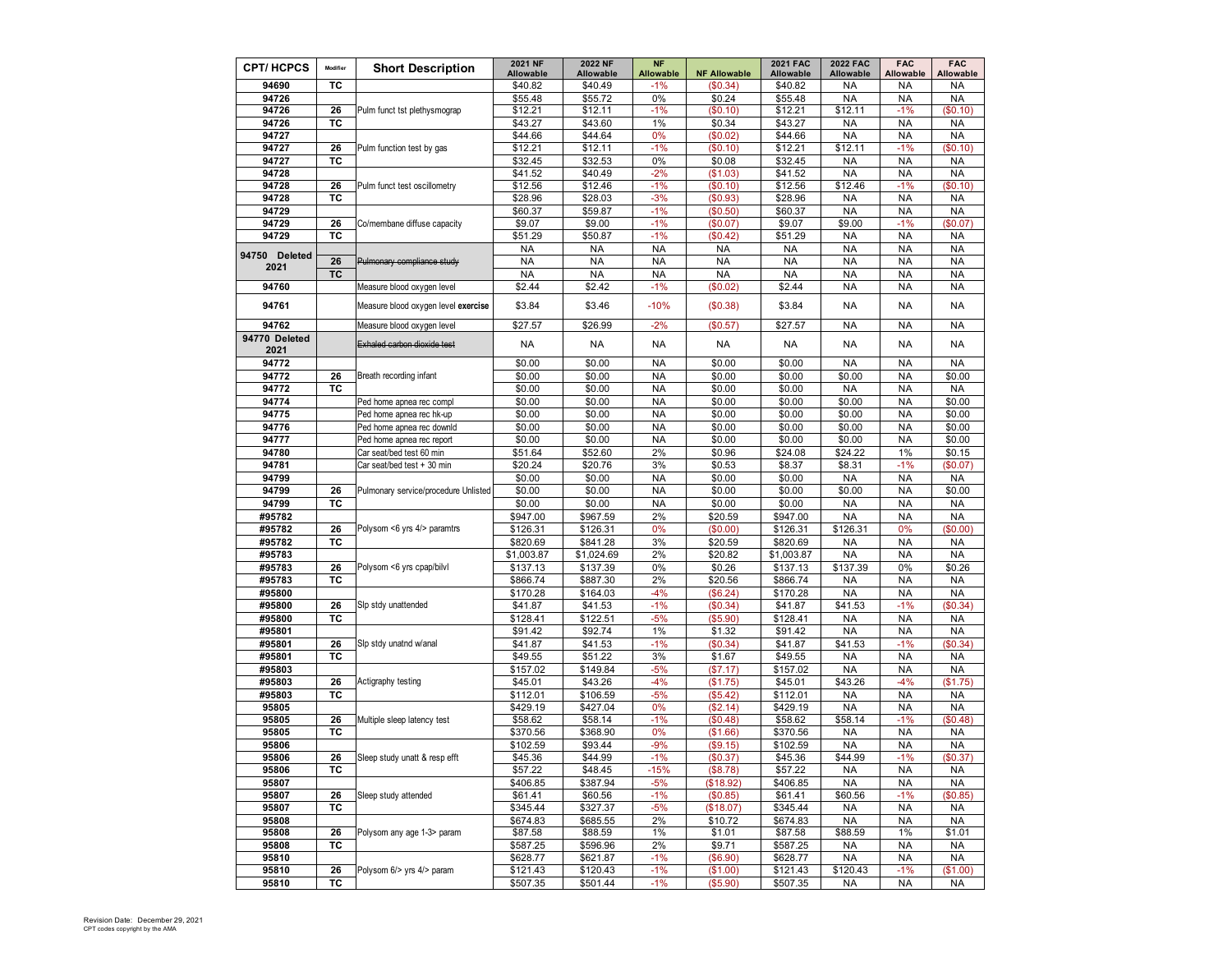| <b>CPT/HCPCS</b>              | Modifier | <b>Short Description</b>                                    | 2021 NF<br>Allowable | <b>2022 NF</b><br>Allowable | <b>NF</b><br><b>Allowable</b> | <b>NF Allowable</b>    | <b>2021 FAC</b><br>Allowable | <b>2022 FAC</b><br>Allowable | <b>FAC</b><br>Allowable | <b>FAC</b><br>Allowable |
|-------------------------------|----------|-------------------------------------------------------------|----------------------|-----------------------------|-------------------------------|------------------------|------------------------------|------------------------------|-------------------------|-------------------------|
| 95811                         |          |                                                             | \$656.34             | \$649.21                    | $-1%$                         | (\$7.13)               | \$656.34                     | NA                           | NA                      | <b>NA</b>               |
| 95811                         | 26       | Polysom 6/>yrs cpap 4/> parm                                | \$125.96             | \$124.93                    | $-1%$                         | (S1.04)                | \$125.96                     | \$124.93                     | $-1%$                   | \$1.04)                 |
| 95811                         | TC       |                                                             | \$530.38             | \$524.28                    | $-1%$                         | (\$6.09)               | \$530.38                     | <b>NA</b>                    | <b>NA</b>               | <b>NA</b>               |
| 99201                         |          | Deleted in 2021                                             | <b>NA</b>            | <b>NA</b>                   | <b>NA</b>                     | <b>NA</b>              | <b>NA</b>                    | <b>NA</b>                    | <b>NA</b>               | <b>NA</b>               |
| ▲99202                        |          | Office o/p new sf 15-29 min                                 | \$73.97              | \$74.06                     | 0%                            | \$0.08                 | \$49.90                      | \$49.49                      | $-1%$                   | (\$0.41)                |
| ▲99203                        |          | Office o/p new low 30-44 min                                | \$113.75             | \$113.85                    | 0%                            | \$0.10                 | \$84.44                      | \$84.44                      | 0%                      | \$0.00                  |
| ▲99204                        |          | Office o/p new mod 45-59 min                                | \$169.93             | \$169.57                    | 0%                            | (\$0.36)               | \$137.48                     | \$136.69                     | $-1%$                   | (\$0.78)                |
| ▲99205                        |          | Office o/p new hi 60-74 min                                 | \$224.36             | \$224.25                    | 0%                            | (\$0.11)               | \$186.68                     | \$185.49                     | $-1%$                   | (\$1.19)                |
| ▲99211                        |          | Office o/p est minimal prob                                 | \$23.03              | \$23.53                     | 2%                            | \$0.50                 | \$9.07                       | \$9.00                       | $-1%$                   | (\$0.07)                |
| ▲99212                        |          | Office o/p est sf 10-19 min                                 | \$56.88              | \$57.45                     | 1%                            | \$0.57                 | \$36.29                      | \$36.68                      | 1%                      | \$0.39                  |
| ▲99213                        |          | Office o/p est low 20-29 min                                | \$92.47              | \$92.05                     | 0%                            | (S0.41)                | \$68.04                      | \$67.48                      | $-1%$                   | (\$0.56)                |
| ▲99214                        |          | Office o/p est mod 30-39 min                                | \$131.20             | \$129.77                    | $-1%$                         | (\$1.42)               | \$100.49                     | \$98.97                      | $-2%$                   | (\$1.52)                |
| ▲99215                        |          | Office o/p est mod 40-54 min                                | \$183.19             | \$183.07                    | 0%                            | (\$0.12)               | \$147.95                     | \$147.08                     | $-1%$                   | (\$0.87)                |
| •G2211                        |          | Complex e/m visit add on                                    | <b>NA</b>            | Delayed 2023                | <b>NA</b>                     | <b>NA</b>              | <b>NA</b>                    | <b>NA</b>                    | <b>NA</b>               | <b>NA</b>               |
| 99151                         |          | Mod sed same phys/qhp <5 yrs                                | \$88.63              | \$71.29                     | $-20%$                        | (\$17.34)              | \$25.47                      | \$25.26                      | $-1%$                   | \$0.21                  |
| 99152                         |          | Mod sed same phys/ghp 5/>yrs                                | \$52.69              | \$52.26                     | $-1%$                         | (\$0.43)               | \$12.56                      | \$12.80                      | 2%                      | \$0.24                  |
| 99153                         |          | Mod sed same phys/qhp ea                                    | \$10.82              | \$11.07                     | 2%                            | \$0.26                 | \$10.82                      | <b>NA</b>                    | <b>NA</b>               | <b>NA</b>               |
| 99155                         |          | Mod sed oth phys/qhp <5 yrs                                 | \$84.79              | <b>NA</b>                   | <b>NA</b>                     | <b>NA</b>              | \$84.79                      | \$84.09                      | $-1%$                   | \$0.70)                 |
| 99156                         |          | Mod sed oth phys/qhp 5/>yrs                                 | \$77.46              | <b>NA</b>                   | <b>NA</b>                     | <b>NA</b>              | \$77.46                      | \$77.17                      | 0%                      | \$0.29                  |
| 99157                         |          | Mod sed other phys/qhp ea                                   | \$63.85              | <b>NA</b>                   | <b>NA</b>                     | <b>NA</b>              | \$63.85                      | \$62.98                      | $-1%$                   | (\$0.87)                |
| 99291                         |          | Critical care first hour                                    | \$282.98             | \$282.39                    | 0%                            | (\$0.60)               | \$220.87                     | \$219.06                     | $-1%$                   | (\$1.82"                |
| 99292                         |          | Critical care each add 30 min                               | \$123.87             | \$123.20                    | $-1%$                         | (\$0.67)               | \$110.96                     | \$110.05                     | $-1%$                   | (\$0.91)                |
| G0508                         |          | Crit care telehea consult 60                                | \$210.41             | NA                          | <b>NA</b>                     | <b>NA</b>              | \$210.41                     | \$210.41                     | $0\%$                   | \$0.00                  |
| G0509<br>99358                |          | Crit care telehea consult 50<br>Prolong service w/o contact | \$190.52<br>\$111.66 | <b>NA</b><br>\$110.74       | <b>NA</b><br>$-1%$            | <b>NA</b><br>(\$0.92)  | \$190.52<br>\$111.66         | \$193.10<br>\$110.74         | $1\%$<br>$-1%$          | \$2.59<br>(\$0.92)      |
| 99359                         |          | Prolong serv w/o contact add                                | \$53.39              | \$53.99                     | 1%                            | \$0.60                 | \$53.39                      | \$53.99                      | 1%                      | \$0.60                  |
| 99406                         |          | Behav chng smoking 3-10 min                                 | \$15.70              | \$15.57                     | $-1%$                         | (\$0.13)               | \$12.56                      | \$12.11                      | $-4%$                   | (\$0.45)                |
| 99407                         |          | Behav chng smoking > 10 min                                 | \$28.96              | \$28.72                     | $-1%$                         | (\$0.24)               | \$25.82                      | \$25.61                      | $-1%$                   | (\$0.21)                |
| 99421                         |          | Ol dig e/m svc 5-10 min                                     | \$15.00              | \$15.23                     | 1%                            | \$0.22                 | \$12.91                      | \$13.15                      | 2%                      | \$0.24                  |
| 99422                         |          | Ol dig e/m svc 11-20 min                                    | \$30.01              | \$29.76                     | $-1%$                         | (\$0.25)               | \$26.17                      | \$25.95                      | $-1%$                   | \$0.22)                 |
| 99423                         |          | Ol dig e/m svc 21+ min                                      | \$47.45              | \$48.45                     | 2%                            | \$0.99                 | \$41.17                      | \$41.87                      | 2%                      | \$0.70                  |
| 99424                         |          | Prin care mgmt phs 1st 30                                   | <b>NA</b>            | \$83.40                     | <b>NA</b>                     | <b>NA</b>              | <b>NA</b>                    | \$75.44                      | <b>NA</b>               | <b>NA</b>               |
| 99425                         |          | Prin care mgmt phs ea 30                                    | <b>NA</b>            | \$60.21                     | <b>NA</b>                     | <b>NA</b>              | <b>NA</b>                    | \$52.60                      | <b>NA</b>               | <b>NA</b>               |
| 99426                         |          | Prin care mgmt staff 1st 30                                 | <b>NA</b>            | \$63.33                     | <b>NA</b>                     | <b>NA</b>              | <b>NA</b>                    | \$50.53                      | <b>NA</b>               | <b>NA</b>               |
| 99427                         |          | Prin care mgmt staff ea addl                                | <b>NA</b>            | \$48.45                     | <b>NA</b>                     | <b>NA</b>              | <b>NA</b>                    | \$35.64                      | <b>NA</b>               | <b>NA</b>               |
| 99437                         |          | Chrnc care mgmt phys ea addl                                | <b>NA</b>            | \$61.25                     | <b>NA</b>                     | <b>NA</b>              | <b>NA</b>                    | \$52.26                      | <b>NA</b>               | <b>NA</b>               |
| G2064<br>G2065                |          | MDá mang high risk dx 30<br>Nonclin mang h risk dx 30       | \$90.37<br>\$38.73   | <b>NA</b><br><b>NA</b>      | <b>NA</b><br><b>NA</b>        | <b>NA</b><br><b>NA</b> | \$76.76<br>\$38.73           | <b>NA</b><br><b>NA</b>       | <b>NA</b><br><b>NA</b>  | <b>NA</b><br><b>NA</b>  |
| 99439                         |          | Chrnc care mgmt svc ea addl                                 | \$37.68              | \$48.45                     | 29%                           | \$10.76                | \$28.26                      | \$36.34                      | 29%                     | \$8.07                  |
| 99441                         |          | Phone e/m phys/qhp 5-10 min                                 | \$56.88              | \$56.75                     | 0%                            | (\$0.12)               | \$36.29                      | \$35.99                      | $-1%$                   | \$0.30                  |
| 99442                         |          | Phone e/m phys/qhp 11-20 min                                | \$92.82              | \$91.71                     | $-1%$                         | (\$1.11)               | \$68.39                      | \$67.14                      | $-2%$                   | (\$1.25)                |
| 99443                         |          | Phone e/m phys/qhp 21-30 min                                | \$131.55             | \$129.77                    | $-1%$                         | (\$1.77)               | \$100.84                     | \$98.97                      | $-2%$                   | (\$1.87)                |
| 99446                         |          | Ntrprof ph1/ntmet/ehr 5-10                                  | \$18.84              | \$18.69                     | $-1%$                         | (\$0.15)               | \$18.84                      | \$18.69                      | $-1%$                   | (\$0.15)                |
| 99447                         |          | Ntrprof ph1/ntmet/ehr 11-20                                 | \$33.85              | \$36.68                     | 8%                            | \$2.84                 | \$33.85                      | \$36.68                      | 8%                      | \$2.84                  |
| 99448                         |          | Ntrprof ph1/ntmet/ehr 21-30                                 | \$53.74              | \$55.02                     | 2%                            | \$1.29                 | \$53.74                      | \$55.02                      | 2%                      | \$1.29                  |
| 99449                         |          | Ntrprof ph1/ntmet/ehr 31/>                                  | \$73.28              | \$73.71                     | 1%                            | \$0.44                 | \$73.28                      | \$73.71                      | 1%                      | \$0.44                  |
| 99451                         |          | Ntrprof ph1/ntmet/ehr 5/>                                   | \$36.29              | \$36.34                     | 0%                            | \$0.05                 | \$36.29                      | \$36.34                      | 0%                      | \$0.05                  |
| 99452                         |          | Ntrprof ph1/ntmet/ehr rfrl                                  | \$36.64              | \$37.03                     | 1%                            | \$0.39                 | \$36.64                      | \$37.03                      | $1\%$                   | \$0.39                  |
| 99457                         |          | Rem physiol mntr 1st 20 min                                 | \$50.94              | \$50.18                     | $-2%$                         | (\$0.76)               | \$31.75                      | \$31.15                      | $-2%$                   | (\$0.61)                |
| 99458                         |          | Rem physiol mntr ea addl 20                                 | \$41.17              | \$40.84                     | $-1%$                         | (\$0.34)               | \$31.75                      | \$31.15                      | $-2%$                   | (\$0.61)                |
| 99483                         |          | Assmt & care pln pt cog imp                                 | \$282.63             | \$283.08                    | 0%                            | \$0.44                 | \$198.89                     | \$197.26                     | $-1%$                   | (\$1.64)                |
| 99484                         |          | Care mgmt svc bhvl hith cond                                | \$46.76              | \$44.64                     | $-5%$                         | (\$2.11)               | \$30.71                      | \$30.45                      | $-1%$                   | (\$0.25)                |
| 99487                         |          | Cmplx chron care w/o pt vsit                                | \$91.77              | \$134.27                    | 46%                           | \$42.50                | \$51.29                      | \$92.74                      | 81%                     | \$41.45                 |
| 99489                         |          | Complx chron care addl 30 min                               | \$43.97              | \$70.60                     | 61%                           | \$26.63                | \$25.82                      | \$51.22                      | 98%                     | \$25.40                 |
| 99490                         |          | Chron care mgmt srvc 20 min                                 | \$41.17              | \$64.02                     | 55%                           | \$22.85                | \$31.75                      | \$51.56                      | 62%                     | \$19.81                 |
| •99439<br>previously<br>G2058 |          | CCM add 20min                                               | NA                   | \$37.68                     | <b>NA</b>                     | NA                     | NA                           | \$28.26                      | NA                      | NA                      |
| 99491                         |          | Chrnc care mgmt svc 30 min                                  | \$82.35              | \$86.17                     | 5%                            | \$3.82                 | \$82.35                      | \$77.52                      | $-6%$                   | (\$4.83)                |
| •99437                        |          | Chrnc care mgmt phys ea addl                                | New                  | \$59.47                     | New                           | New                    | New                          | \$50.73                      | New                     | New                     |
| •99424                        |          | Prin care mgmt phys 1st 30                                  | New                  | \$80.97                     | New                           | New                    | New                          | \$73.24                      | New                     | New                     |
| •99425                        |          | Prin care mgmt phys ea addl                                 | New                  | \$58.46                     | New                           | New                    | New                          | \$51.07                      | New                     | New                     |
| •99426                        |          | Prin care mgmt staff 1st 30                                 | New                  | \$61.48                     | New                           | New                    | New                          | \$49.05                      | New                     | New                     |
| •99427                        |          | Prin care mgmt staff ea addl                                | New                  | \$47.04                     | New                           | New                    | New                          | \$34.61                      | New                     | New                     |
| 99495                         |          | Trans care mgmt 14 day disch                                | \$207.96             | \$209.02                    | 1%                            | \$1.06                 | \$145.16                     | \$144.65                     | 0%                      | (\$0.50)                |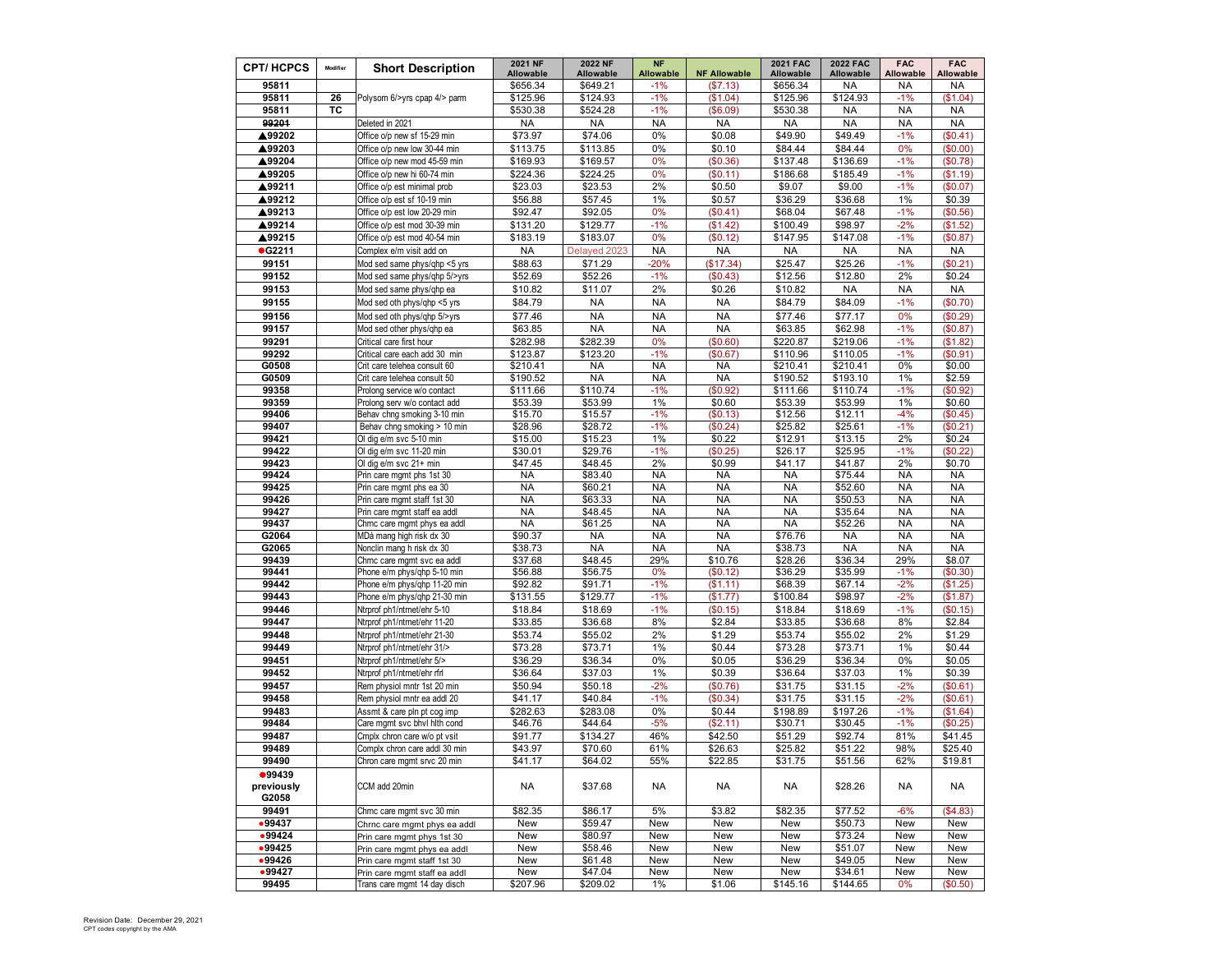| <b>CPT/HCPCS</b>          | Modifier | <b>Short Description</b>                                                                                                                                                                                                                                                                                                                                                                                                                                                    | 2021 NF<br>Allowable | <b>2022 NF</b><br><b>Allowable</b> | <b>NF</b><br>Allowable | <b>NF Allowable</b>   | <b>2021 FAC</b><br><b>Allowable</b> | <b>2022 FAC</b><br><b>Allowable</b> | <b>FAC</b><br>Allowable | <b>FAC</b><br>Allowable |
|---------------------------|----------|-----------------------------------------------------------------------------------------------------------------------------------------------------------------------------------------------------------------------------------------------------------------------------------------------------------------------------------------------------------------------------------------------------------------------------------------------------------------------------|----------------------|------------------------------------|------------------------|-----------------------|-------------------------------------|-------------------------------------|-------------------------|-------------------------|
| 99496                     |          | Trans care mgmt 7 day disch                                                                                                                                                                                                                                                                                                                                                                                                                                                 | \$281.59             | \$281.69                           | 0%                     | \$0.11                | \$197.49                            | \$195.87                            | $-1%$                   | (\$1.62)                |
| 99497                     |          | Advncd care plan 30 min                                                                                                                                                                                                                                                                                                                                                                                                                                                     | \$85.84              | \$85.48                            | 0%                     | (\$0.36)              | \$78.51                             | \$77.86                             | $-1%$                   | (S0.65)                 |
| 99498                     |          | Advncd care plan addl 30 min                                                                                                                                                                                                                                                                                                                                                                                                                                                | \$74.32              | \$74.06                            | 0%                     | (\$0.27)              | \$73.97                             | \$73.37                             | $-1%$                   | (\$0.61)                |
| G0237                     |          | Therapeutic procd strg endur                                                                                                                                                                                                                                                                                                                                                                                                                                                | \$9.77               | \$10.38                            | 6%                     | \$0.61                | \$9.77                              | <b>NA</b>                           | <b>NA</b>               | <b>NA</b>               |
| G0238                     |          | Oth resp proc, indiv                                                                                                                                                                                                                                                                                                                                                                                                                                                        | \$10.12              | \$10.38                            | 3%                     | \$0.26                | \$10.12                             | <b>NA</b>                           | <b>NA</b>               | <b>NA</b>               |
| G0239                     |          | Oth resp proc, group                                                                                                                                                                                                                                                                                                                                                                                                                                                        | \$12.21              | \$13.15                            | 8%                     | \$0.94                | \$12.21                             | <b>NA</b>                           | <b>NA</b>               | <b>NA</b>               |
| G0296                     |          | Visit to determ LDCT elig                                                                                                                                                                                                                                                                                                                                                                                                                                                   | \$28.96              | \$29.07                            | 0%                     | \$0.11                | \$26.52                             | \$26.30                             | $-1%$                   | \$0.22                  |
| G0297                     |          |                                                                                                                                                                                                                                                                                                                                                                                                                                                                             | <b>NA</b>            | <b>NA</b>                          | <b>NA</b>              | <b>NA</b>             | <b>NA</b>                           | <b>NA</b>                           | <b>NA</b>               | <b>NA</b>               |
| G0297                     | 26       | LDCT for Lung CA screen                                                                                                                                                                                                                                                                                                                                                                                                                                                     | <b>NA</b>            | <b>NA</b>                          | <b>NA</b>              | <b>NA</b>             | <b>NA</b>                           | <b>NA</b>                           | <b>NA</b>               | <b>NA</b>               |
| G0297                     | TC       |                                                                                                                                                                                                                                                                                                                                                                                                                                                                             | <b>NA</b>            | <b>NA</b>                          | <b>NA</b>              | <b>NA</b>             | <b>NA</b>                           | <b>NA</b>                           | <b>NA</b>               | <b>NA</b>               |
| 71250                     |          | Computed tomography, thorax, low dose for lung                                                                                                                                                                                                                                                                                                                                                                                                                              | \$160.60             | \$145.85                           | $-9%$                  | (\$14.75)             | \$160.60                            | <b>NA</b>                           | <b>NA</b>               | <b>NA</b>               |
| 71250                     | 26       | cancer screening, without contrast material(s)                                                                                                                                                                                                                                                                                                                                                                                                                              | \$101.41             | \$92.82                            | $-8%$                  | (\$8.60)              | \$101.41                            | <b>NA</b>                           | <b>NA</b>               | <b>NA</b>               |
| 71250                     | TC       |                                                                                                                                                                                                                                                                                                                                                                                                                                                                             | \$59.19              | \$53.04                            | $-10%$                 | (\$6.15)              | \$59.19                             | \$53.04                             | $-10%$                  | (\$6.15)                |
| G0379                     |          | Direct refer hospital observ                                                                                                                                                                                                                                                                                                                                                                                                                                                | \$0.00               | \$0.00                             | <b>NA</b>              | \$0.00                | \$0.00                              | \$0.00                              | <b>NA</b>               | \$0.00                  |
| G0384                     |          | Lev 5 hosp type bed visit                                                                                                                                                                                                                                                                                                                                                                                                                                                   | \$0.00               | \$0.00                             | <b>NA</b>              | \$0.00                | \$0.00                              | \$0.00                              | <b>NA</b>               | \$0.00                  |
| G0390                     |          | Trauma respons w/hosp criti                                                                                                                                                                                                                                                                                                                                                                                                                                                 | \$0.00               | \$0.00                             | <b>NA</b>              | \$0.00                | \$0.00                              | \$0.00                              | <b>NA</b>               | \$0.00                  |
| G0398                     |          | Home sleep test/type 2 porta                                                                                                                                                                                                                                                                                                                                                                                                                                                | \$0.00               | \$0.00                             | <b>NA</b>              | \$0.00                | \$0.00                              | <b>NA</b>                           | <b>NA</b>               | <b>NA</b>               |
| G0398                     | 26       | Home sleep test/type 2 porta                                                                                                                                                                                                                                                                                                                                                                                                                                                | \$0.00               | \$0.00                             | <b>NA</b>              | \$0.00                | \$0.00                              | \$0.00                              | <b>NA</b>               | \$0.00                  |
| G0398                     | TC       | Home sleep test/type 2 porta                                                                                                                                                                                                                                                                                                                                                                                                                                                | \$0.00               | \$0.00                             | <b>NA</b>              | \$0.00                | \$0.00                              | <b>NA</b>                           | <b>NA</b>               | <b>NA</b>               |
| G0399                     |          | Home sleep test/type 3 porta                                                                                                                                                                                                                                                                                                                                                                                                                                                | \$0.00               | \$0.00                             | <b>NA</b>              | \$0.00                | \$0.00                              | <b>NA</b>                           | <b>NA</b>               | <b>NA</b>               |
| G0399                     | 26       | Home sleep test/type 3 porta                                                                                                                                                                                                                                                                                                                                                                                                                                                | \$0.00               | \$0.00                             | <b>NA</b>              | \$0.00                | \$0.00                              | \$0.00                              | <b>NA</b>               | \$0.00                  |
| G0399                     | TC       | Home sleep test/type 3 porta                                                                                                                                                                                                                                                                                                                                                                                                                                                | \$0.00               | \$0.00                             | <b>NA</b>              | \$0.00                | \$0.00                              | <b>NA</b>                           | <b>NA</b>               | <b>NA</b>               |
| G0400                     |          | Home sleep test/type 4 porta                                                                                                                                                                                                                                                                                                                                                                                                                                                | \$0.00               | \$0.00                             | <b>NA</b>              | \$0.00                | \$0.00                              | <b>NA</b>                           | <b>NA</b>               | <b>NA</b>               |
| G0400                     | 26       | Home sleep test/type 4 porta                                                                                                                                                                                                                                                                                                                                                                                                                                                | \$0.00               | \$0.00                             | <b>NA</b>              | \$0.00                | \$0.00                              | \$0.00                              | <b>NA</b>               | \$0.00                  |
| G0400                     | TC       | Home sleep test/type 4 porta                                                                                                                                                                                                                                                                                                                                                                                                                                                | \$0.00               | \$0.00                             | <b>NA</b>              | \$0.00                | \$0.00                              | <b>NA</b>                           | <b>NA</b>               | <b>NA</b>               |
| G0424                     |          | Pulmonary rehab w exer                                                                                                                                                                                                                                                                                                                                                                                                                                                      | \$30.36              | <b>NA</b>                          | <b>NA</b>              | <b>NA</b>             | \$13.96                             | <b>NA</b>                           | <b>NA</b>               | <b>NA</b>               |
| G0463                     |          | Hospital outpt clinic visit                                                                                                                                                                                                                                                                                                                                                                                                                                                 | \$0.00               | \$0.00                             | <b>NA</b>              | \$0.00                | \$0.00                              | \$0.00                              | <b>NA</b>               | \$0.00                  |
| G0501                     |          | Resource-inten svc during ov                                                                                                                                                                                                                                                                                                                                                                                                                                                | \$0.00               | \$0.00                             | <b>NA</b>              | \$0.00                | \$0.00                              | \$0.00                              | <b>NA</b>               | \$0.00                  |
| G0500                     |          | Mod sedat endo service >5yrs                                                                                                                                                                                                                                                                                                                                                                                                                                                | \$58.97              | \$57.79                            | $-2%$                  | (\$1.18)              | \$5.58                              | \$5.54                              | $-1%$                   | (\$0.05)                |
| G0506                     |          | Comp asses care plan ccm svc                                                                                                                                                                                                                                                                                                                                                                                                                                                | \$61.76              | \$62.64                            | 1%                     | \$0.88                | \$45.01                             | \$45.33                             | 1%                      | \$0.32                  |
| G0508                     |          | Crit care telehea consult 60                                                                                                                                                                                                                                                                                                                                                                                                                                                | \$210.41             | <b>NA</b>                          | <b>NA</b>              | <b>NA</b>             | \$210.41                            | \$210.41                            | 0%                      | \$0.00                  |
| G0509                     |          | Crit care telehea consult 50                                                                                                                                                                                                                                                                                                                                                                                                                                                | \$190.52             | <b>NA</b>                          | <b>NA</b>              | <b>NA</b>             | \$190.52                            | \$193.10                            | 1%                      | \$2.59                  |
| G0513                     |          | Prolong prev svcs, first 30m                                                                                                                                                                                                                                                                                                                                                                                                                                                | \$65.60              | \$65.75                            | 0%                     | \$0.15                | \$61.76                             | \$61.60                             | 0%                      | \$0.16                  |
| G0514                     |          | Prolong prev svcs, addl 30m                                                                                                                                                                                                                                                                                                                                                                                                                                                 | \$65.60              | \$65.75                            | 0%                     | \$0.15                | \$61.41                             | \$61.60                             | 0%                      | \$0.19                  |
| G2010                     |          | Remote pt submit record                                                                                                                                                                                                                                                                                                                                                                                                                                                     | \$12.21              | \$12.11                            | $-1%$                  | \$0.10                | \$9.42                              | \$9.34                              | $-1%$                   | \$0.08                  |
| G2012<br>G2064            |          | Brief check in by md/qhp                                                                                                                                                                                                                                                                                                                                                                                                                                                    | \$14.66<br>\$90.37   | \$14.53<br><b>NA</b>               | $-1%$<br><b>NA</b>     | (\$0.12)<br><b>NA</b> | \$13.26                             | \$12.80<br><b>NA</b>                | $-3%$<br><b>NA</b>      | (\$0.46)<br><b>NA</b>   |
| • 62251                   |          | Md mang high risk dx 30<br>Brief chkin, 5-10, non-e/m                                                                                                                                                                                                                                                                                                                                                                                                                       | <b>NA</b>            | \$14.66                            | <b>NA</b>              | <b>NA</b>             | \$76.76<br><b>NA</b>                | \$13.26                             | <b>NA</b>               | <b>NA</b>               |
| <b>CG2252</b>             |          | Brief chkin by md/ghp, 11-20                                                                                                                                                                                                                                                                                                                                                                                                                                                | <b>NA</b>            | \$26.87                            | <b>NA</b>              | <b>NA</b>             | <b>NA</b>                           | \$25.47                             | <b>NA</b>               | <b>NA</b>               |
| G2086                     |          |                                                                                                                                                                                                                                                                                                                                                                                                                                                                             | \$394.64             | \$397.97                           | 1%                     | \$3.33                | \$287.17                            |                                     | 12%                     | \$33.28                 |
|                           |          | Off base opioid tx 70 min                                                                                                                                                                                                                                                                                                                                                                                                                                                   |                      |                                    |                        |                       |                                     | \$320.45                            |                         |                         |
| G2087                     |          | Off base opioid tx, 60 m                                                                                                                                                                                                                                                                                                                                                                                                                                                    | \$351.37             | \$346.41                           | $-1%$                  | (\$4.97)              | \$280.54                            | \$286.54                            | 2%                      | \$6.00                  |
| G2088                     |          | Off base opioid tx, add 30                                                                                                                                                                                                                                                                                                                                                                                                                                                  | \$66.65              | \$61.95                            | $-7%$                  | (\$4.70)              | \$33.85                             | \$39.11                             | 16%                     | \$5.26                  |
| 99417 see 99358,<br>99359 |          | Prolonged office or other outpatient evaluation<br>and management service(s) (beyond the total<br>time of the primary procedure which has been<br>selected using total time), requiring total time<br>with or without direct patient contact beyond<br>the usual service, on the date of the primary<br>service, each 15 minutes (List separately in<br>addition to codes 99205, 99215 for office or<br>other outpatient Evaluation and Management<br>services <sup>1</sup> | <b>NA</b>            | \$0.00                             | <b>NA</b>              | <b>NA</b>             | <b>NA</b>                           | \$0.00                              | <b>NA</b>               | <b>NA</b>               |
| <b>CG2212</b>             |          | Prolong outpt/office vis                                                                                                                                                                                                                                                                                                                                                                                                                                                    | <b>NA</b>            | \$33.50                            | <b>NA</b>              | <b>NA</b>             | <b>NA</b>                           | \$32.45                             | <b>NA</b>               | <b>NA</b>               |
| <b>Disclaimer</b>         |          |                                                                                                                                                                                                                                                                                                                                                                                                                                                                             |                      |                                    |                        |                       |                                     |                                     |                         |                         |

**Disclaimer**<br>The information provided herein was current at the time of this communication. Medicare policy changes frequently so links to the source documents have been provided within the document for<br>your reference. The commonly used codes in pulmonary, sleep and the critical care sections in CPT and HCPCS level II, which are not all inclusive. Always check with your local insurance carriers as policies vary by<br>region. The final decision copyright 2015 American Medical Association.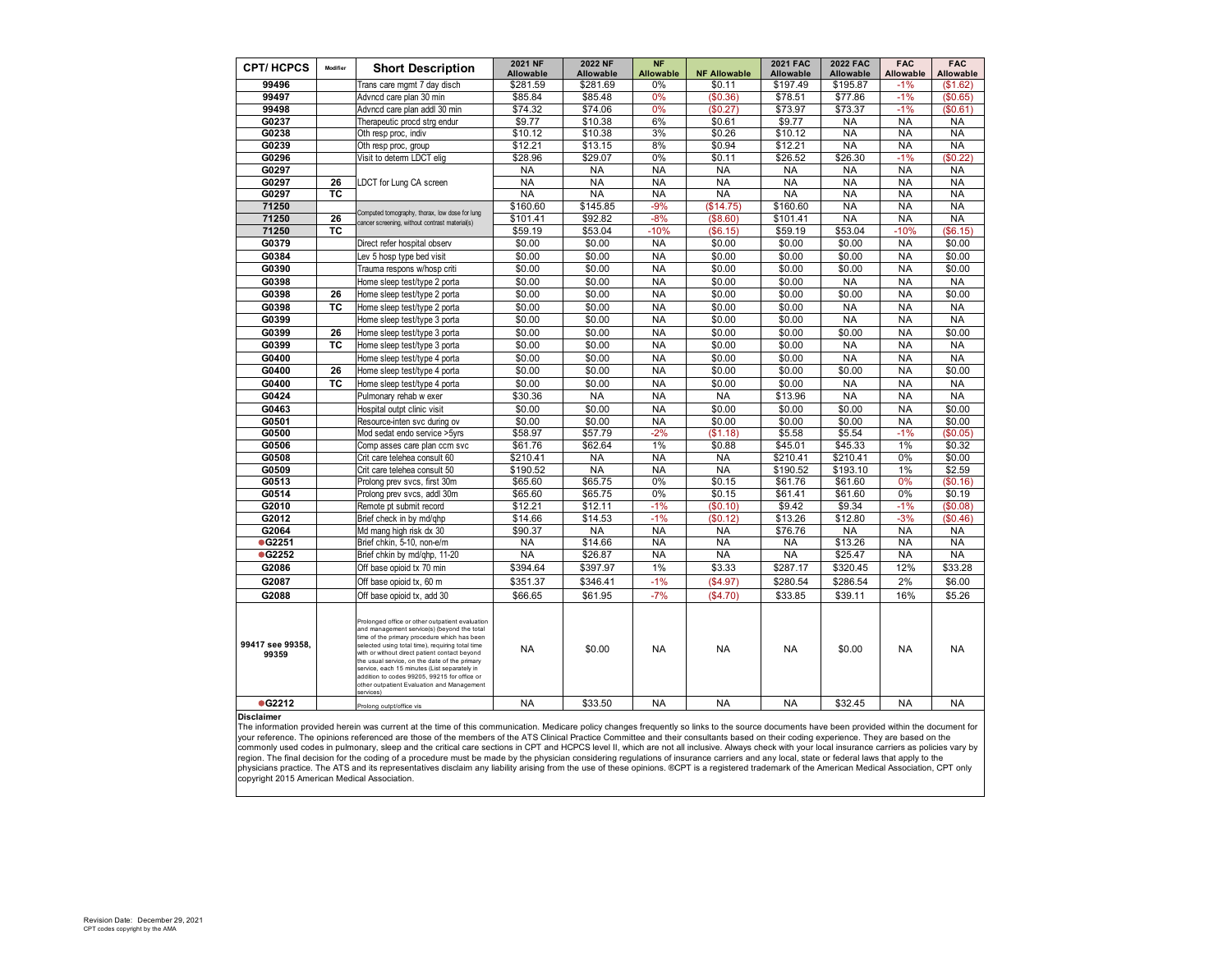

### **2021 October (Corrected) Compared to Final 2022 Rates Medicare Hospital Outpatient Prospective Payment System HOPPS (APC) Endoscopy/Bronchoscopy, Pulmonary Diagnostic Testing & Therapies, Sleep Medicine Testing, Pulmonary Rehabilitation/Respiratory Therapy and**

**Thoracentesis/Chest Tubes** 

|                | Click here for Link to References: CMS Website HOPPS CY 2021 October (Corrected) Addendum B         |                                  |                                  |                   |                   | Click here for Link to References: CMS Website HOPPS CY 2022 Final Addendum B |                          |                     |           |
|----------------|-----------------------------------------------------------------------------------------------------|----------------------------------|----------------------------------|-------------------|-------------------|-------------------------------------------------------------------------------|--------------------------|---------------------|-----------|
|                |                                                                                                     |                                  |                                  |                   |                   | October (Corrected) 2021 HOPPS File & Final 2022 HOPPS File                   |                          |                     |           |
| CPT/           | <b>CMS Short Description</b>                                                                        |                                  | <b>Status</b>                    |                   | <b>APC</b>        | October<br>CY 2021                                                            | Final<br>CY 2022         | <b>Dollar</b>       | Percent   |
| <b>HCPCS</b>   | <b>Description</b>                                                                                  | <b>CY</b><br>2021                | <b>CY</b><br>2022                | <b>CY</b><br>2021 | <b>CY</b><br>2022 | <b>Payment Rate</b>                                                           | <b>Payment Rate</b>      | Change              | Change    |
| 31615          | Visualization of windpipe                                                                           | Т                                | Т                                | 5162              | 5162              | \$452.36                                                                      | \$461.90                 | \$9.54              | 2%        |
| 31620          | Endobronchial us add-on                                                                             | <b>NA</b>                        | <b>NA</b>                        | <b>NA</b>         | <b>NA</b>         | <b>NA</b>                                                                     | <b>NA</b>                | <b>NA</b>           | <b>NA</b> |
| 31622          | Dx bronchoscope/wash                                                                                | J <sub>1</sub>                   | J <sub>1</sub>                   | 5153              | 5153              | \$1,496.39                                                                    | \$1,528.00               | \$31.61             | 2%        |
| 31623          | Dx bronchoscope/brush                                                                               | J <sub>1</sub>                   | J <sub>1</sub>                   | 5153              | 5153              | \$1,496.39                                                                    | \$1,528.00               | \$31.61             | 2%        |
| 31624          | Dx bronchoscope/lavage                                                                              | J <sub>1</sub>                   | J <sub>1</sub>                   | 5153              | 5153              | \$1,496.39                                                                    | \$1,528.00               | \$31.61             | 2%        |
| 31625          | Bronchoscopy w/biopsy(s)                                                                            | J <sub>1</sub>                   | J <sub>1</sub>                   | 5153              | 5153              | \$1,496.39                                                                    | \$1,528.00               | \$31.61             | 2%        |
| 31626          | Bronchoscopy w/markers                                                                              | J <sub>1</sub>                   | J <sub>1</sub>                   | 5155              | 5155              | \$5,822.76                                                                    | \$5,947.48               | \$124.72            | 2%        |
| 31627          | Navigational bronchoscopy                                                                           | N                                | N                                |                   |                   |                                                                               |                          | <b>NA</b>           | <b>NA</b> |
| 31628          | Bronchoscopy/lung bx each                                                                           | J <sub>1</sub>                   | J <sub>1</sub>                   | 5154              | 5154              | \$3,098.02                                                                    | \$3,163.58               | \$65.56             | 2%        |
| 31629<br>31630 | Bronchoscopy/needle bx each                                                                         | J <sub>1</sub><br>J <sub>1</sub> | J <sub>1</sub><br>J <sub>1</sub> | 5154<br>5154      | 5154              | \$3,098.02                                                                    | \$3,163.58               | \$65.56             | 2%        |
| 31631          | Bronchoscopy dilate/fx repr<br>Bronchoscopy dilate w/stent                                          | J <sub>1</sub>                   | J <sub>1</sub>                   | 5155              | 5154<br>5155      | \$3,098.02<br>\$5,822.76                                                      | \$3,163.58<br>\$5,947.48 | \$65.56<br>\$124.72 | 2%<br>2%  |
| 31632          | Bronchoscopy/lung bx addl                                                                           | N                                | N                                |                   |                   |                                                                               |                          | <b>NA</b>           | <b>NA</b> |
| 31633          | Bronchoscopy/needle bx addl                                                                         | N                                | N                                |                   |                   |                                                                               |                          | <b>NA</b>           | <b>NA</b> |
| 31634          | Bronch w/balloon occlusion                                                                          | J <sub>1</sub>                   | J <sub>1</sub>                   | 5155              | 5155              | \$5,822.76                                                                    | \$5,947.48               | \$124.72            | 2%        |
| 31635          | Bronchoscopy w/fb removal                                                                           | J <sub>1</sub>                   | J <sub>1</sub>                   | 5153              | 5153              | \$1,496.39                                                                    | \$1,528.00               | \$31.61             | 2%        |
| 31636          | Bronchoscopy bronch stents                                                                          | J <sub>1</sub>                   | J <sub>1</sub>                   | 5155              | 5155              | \$5,822.76                                                                    | \$5,947.48               | \$124.72            | 2%        |
| 31637          | Bronchoscopy stent add-on                                                                           | N                                | N                                |                   |                   |                                                                               |                          | <b>NA</b>           | <b>NA</b> |
| 31638          | Bronchoscopy revise stent                                                                           | J <sub>1</sub>                   | J <sub>1</sub>                   | 5155              | 5155              | \$5,822.76                                                                    | \$5,947.48               | \$124.72            | 2%        |
| 31640          | Bronchoscopy w/tumor excise                                                                         | J <sub>1</sub>                   | J <sub>1</sub>                   | 5154              | 5154              | \$3,098.02                                                                    | \$3,163.58               | \$65.56             | 2%        |
| 31641          | Bronchoscopy treat blockage                                                                         | J <sub>1</sub>                   | J <sub>1</sub>                   | 5154              | 5154              | \$3,098.02                                                                    | \$3,163.58               | \$65.56             | 2%        |
| 31643          | Diag bronchoscope/catheter                                                                          | J <sub>1</sub>                   | J <sub>1</sub>                   | 5153              | 5153              | \$1,496.39                                                                    | \$1,528.00               | \$31.61             | 2%        |
| 31645          | Bronchoscopy clear airways                                                                          | J <sub>1</sub>                   | J <sub>1</sub>                   | 5153              | 5153              | \$1,496.39                                                                    | \$1,528.00               | \$31.61             | 2%        |
| 31646          | Bronchoscopy reclear airway                                                                         | T                                | T                                | 5152              | 5152              | \$376.51                                                                      | \$383.88                 | \$7.37              | 2%        |
| 31647          | Bronchial valve init insert                                                                         | J <sub>1</sub>                   | J <sub>1</sub>                   | 5155              | 5155              | \$5,822.76                                                                    | \$5,947.48               | \$124.72            | 2%        |
| 31648          | Bronchial valve remov init                                                                          | J <sub>1</sub>                   | J <sub>1</sub>                   | 5154              | 5154              | \$3,098.02                                                                    | \$3,163.58               | \$65.56             | 2%        |
| 31649          | Bronchial valve remov addl                                                                          | Q2                               | Q2                               | 5153              | 5153              | \$1,496.39                                                                    | \$1,528.00               | \$31.61             | 2%        |
| 31651          | Bronchial valve addl insert                                                                         | N                                | N                                |                   |                   |                                                                               |                          | <b>NA</b>           | <b>NA</b> |
| 31652          | Bronch ebus samplng 1/2 node                                                                        | J <sub>1</sub>                   | J <sub>1</sub>                   | 5154              | 5154              | \$3,098.02                                                                    | \$3,163.58               | \$65.56             | 2%        |
| 31653          | Bronch ebus samplng 3/> node                                                                        | J1                               | J1                               | 5154              | 5154              | \$3,098.02                                                                    | \$3,163.58               | \$65.56             | 2%        |
| 31654          | Bronch ebus ivntj perph les                                                                         | N                                | Ν                                |                   |                   |                                                                               |                          | <b>NA</b>           | <b>NA</b> |
| 31660          | Bronch thermoplsty 1 lobe<br>Bronch thermoplsty 2/> lobes                                           | J <sub>1</sub>                   | $\overline{J1}$                  | 5155              | 5155              | \$5,822.76                                                                    | \$5,947.48               | \$124.72            | 2%        |
| 31661          |                                                                                                     | J1                               | J <sub>1</sub>                   | 5155              | 5155              | \$5,822.76                                                                    | \$5,947.48               | \$124.72            | 2%        |
| 32554          | Aspirate pleura w/o imaging                                                                         | Т                                | т                                | 5181              | 5181              | \$541.62                                                                      | \$552.04                 | \$10.42             | 2%        |
| 32555          | Aspirate pleura w/ imaging                                                                          | $\mathsf T$                      | T                                | 5181              | 5181              | \$541.62                                                                      | \$552.04                 | \$10.42             | 2%        |
| 32556          | Insert cath pleura w/o image                                                                        | J1                               | J <sub>1</sub>                   | 5302              | 5302              | \$1,625.02                                                                    | \$1,658.81               | \$33.79             | 2%        |
| 32557          | Insert cath pleura w/ image                                                                         | J1                               | J <sub>1</sub>                   | 5182              | 5182              | \$1,406.14                                                                    | \$1,436.16               | \$30.02             | 2%        |
| ●71250         | Computed tomography, thorax, low dose for<br>lung cancer screening, without contrast<br>material(s) | Q3                               | Q <sub>3</sub>                   | 5522              | 5522              | \$108.97                                                                      | \$111.73                 | \$2.76              | 3%        |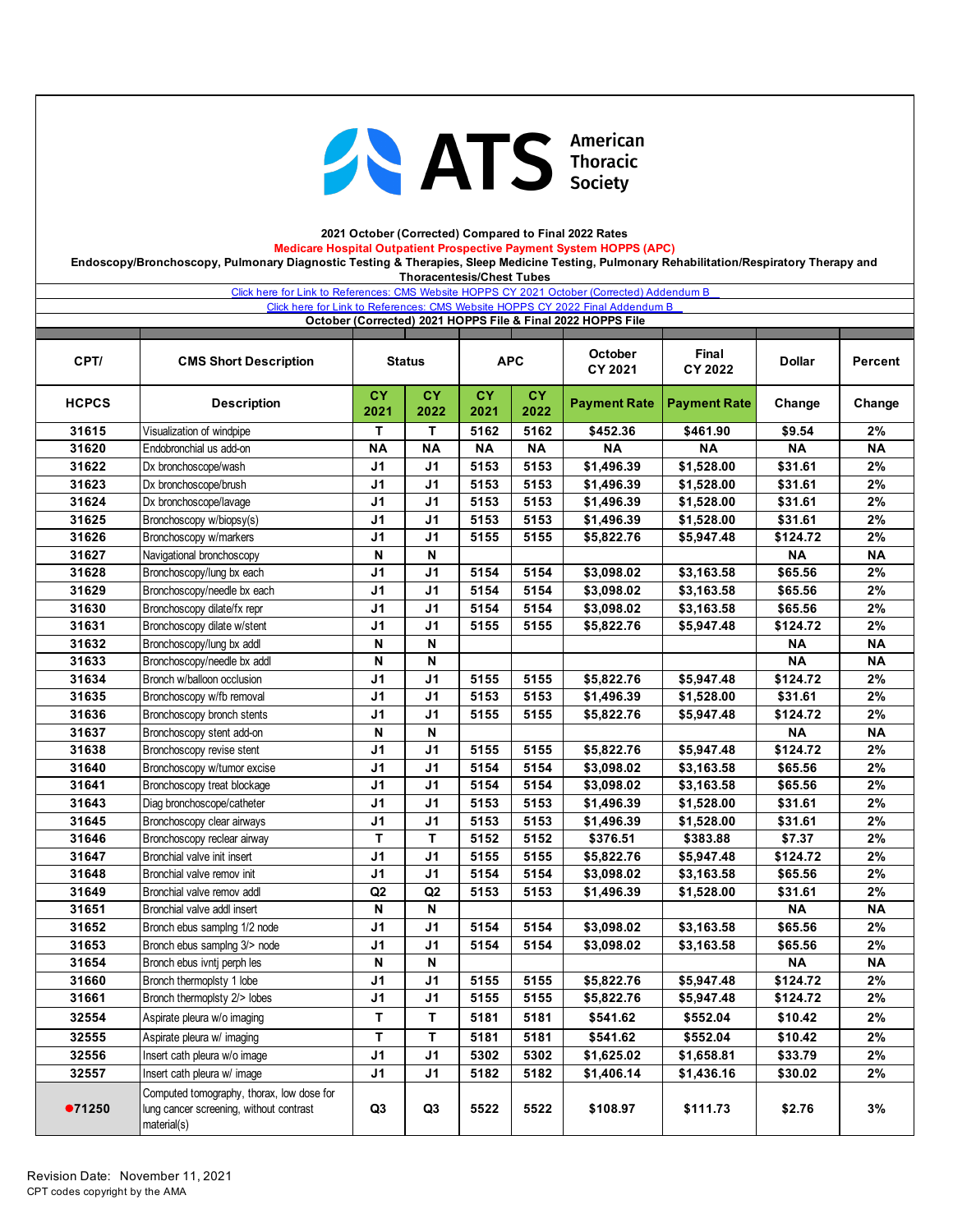| CPT/                        | <b>CMS Short Description</b>                                       |                   | <b>Status</b>     |                   | <b>APC</b>        | October<br>CY 2021  | Final<br>CY 2022    | <b>Dollar</b> | Percent   |
|-----------------------------|--------------------------------------------------------------------|-------------------|-------------------|-------------------|-------------------|---------------------|---------------------|---------------|-----------|
| <b>HCPCS</b>                | <b>Description</b>                                                 | <b>CY</b><br>2021 | <b>CY</b><br>2022 | <b>CY</b><br>2021 | <b>CY</b><br>2022 | <b>Payment Rate</b> | <b>Payment Rate</b> | Change        | Change    |
| 94002<br>Single Code        | Vent mgmt inpat init day<br>(Single Code APC Assignment & Rate)    | Q3                | Q3                | 5801              | 5801              | \$485.26            | \$497.54            | \$12.28       | 3%        |
| 94002<br>Composite          | Vent mgmt inpat init day<br>(Composite APC Assignment & Rate)      | S                 | S                 | 5041              | 5041              | \$692.68            | \$760.74            | \$68.06       | 10%       |
| 94002<br>Composite          | Vent mamt inpat init dav<br>(Composite APC Assignment & Rate)      | S                 | S                 | 5045              | 5045              | \$942.66            | \$972.94            | \$30.28       | 3%        |
| 94003<br><b>Single Code</b> | Vent mgmt inpat subg day<br>(Single<br>Code APC Assignment & Rate) | Q <sub>3</sub>    | Q3                | 5801              | 5801              | \$485.26            | \$497.54            | \$12.28       | 3%        |
| 94003<br>Composite          | Vent mgmt inpat subq day<br>(Composite APC Assignment & Rate)      | S                 | S                 | 5041              | 5041              | \$692.68            | \$760.74            | \$68.06       | 10%       |
| 94003<br>Composite          | Vent mgmt inpat subg day<br>(Composite APC Assignment & Rate)      | S                 | s                 | 5045              | 5045              | \$942.66            | \$972.94            | \$30.28       | 3%        |
| 94010                       | Breathing capacity test                                            | Q <sub>1</sub>    | Q <sub>1</sub>    | 5721              | 5721              | \$139.55            | \$142.59            | \$3.04        | $2\%$     |
| 94011                       | Spirometry up to 2 yrs old                                         | Q <sub>1</sub>    | Q <sub>1</sub>    | 5721              | 5721              | \$139.55            | \$142.59            | \$3.04        | 2%        |
| 94012                       | Spirmtry w/brnchdil inf-2 yr                                       | Q <sub>1</sub>    | Q <sub>1</sub>    | 5722              | 5722              | \$264.45            | \$270.29            | \$5.84        | $2\%$     |
| 94013                       | Meas lung vol thru 2 yrs                                           | S                 | S                 | 5723              | 5723              | \$487.78            | \$498.53            | \$10.75       | 2%        |
| 94014                       | Patient recorded spirometry                                        | Q <sub>1</sub>    | Q1                | 5735              | 5735              | \$270.22            | \$277.18            | \$6.96        | 3%        |
| 94015                       | Patient recorded spirometry                                        | Q <sub>1</sub>    | Q1                | 5722              | 5722              | \$264.45            | \$270.29            | \$5.84        | $2\%$     |
| 94016                       | Review patient spirometry                                          | A                 | Α                 |                   |                   |                     |                     | <b>NA</b>     | <b>NA</b> |
| 94060                       | Evaluation of wheezing                                             | S                 | S                 | 5722              | 5722              | \$264.45            | \$270.29            | \$5.84        | $2\%$     |
| 94070                       | Evaluation of wheezing                                             | S                 | S                 | 5722              | 5722              | \$264.45            | \$270.29            | \$5.84        | 2%        |
| 94150                       | Vital capacity test                                                | Q1                | Q1                | 5721              | 5721              | \$139.55            | \$142.59            | \$3.04        | 2%        |
| 94200                       | Lung function test (MBC/MVV)                                       | Q <sub>1</sub>    | Q <sub>1</sub>    | 5733              | 5733              | \$55.66             | \$56.85             | \$1.19        | $2\%$     |
| 94250                       | Expired gas collection                                             | <b>NA</b>         | <b>NA</b>         | <b>NA</b>         | <b>NA</b>         | <b>NA</b>           | <b>NA</b>           | <b>NA</b>     | <b>NA</b> |
| 94375                       | Respiratory flow volume loop                                       | Q <sub>1</sub>    | Q <sub>1</sub>    | 5722              | 5722              | \$264.45            | \$270.29            | \$5.84        | $2\%$     |
| 94400                       | CO2 breathing response curve                                       | <b>NA</b>         | <b>NA</b>         | <b>NA</b>         | <b>NA</b>         | <b>NA</b>           | <b>NA</b>           | <b>NA</b>     | <b>NA</b> |
| 94450                       | Hypoxia response curve                                             | Q <sub>1</sub>    | Q <sub>1</sub>    | 5722              | 5722              | 3264.45             | \$270.29            | \$5.84        | 2%        |
| 94452                       | Hast w/report                                                      | Q <sub>1</sub>    | Q <sub>1</sub>    | 5734              | 5734              | \$111.95            | \$115.16            | \$3.21        | 3%        |
| 94453                       | Hast w/oxygen titrate                                              | Q <sub>1</sub>    | Q <sub>1</sub>    | 5734              | 5734              | \$111.95            | \$115.16            | \$3.21        | 3%        |
| 94610                       | Surfactant admin thru tube                                         | Q <sub>1</sub>    | Q <sub>1</sub>    | 5791              | 5791              | \$187.88            | \$191.97            | \$4.09        | $2\%$     |
| 94620                       | Pulmonary stress test/simple                                       | <b>NA</b>         | <b>NA</b>         | <b>NA</b>         | <b>NA</b>         | <b>NA</b>           | <b>NA</b>           | <b>NA</b>     | <b>NA</b> |
| 94621                       | Pulm stress test/complex                                           | S                 | S                 | 5722              | 5722              | \$264.45            | \$270.29            | \$5.84        | 2%        |
| 94617                       |                                                                    | Q1                | Q1                | 5734              | 5734              | \$111.95            | \$115.16            | \$3.21        | 3%        |
| 94618                       | Exercise tst brncspsm                                              | Q1                | Q1                | 5734              | 5734              | \$111.95            |                     | \$3.21        | 3%        |
| •94625                      | Pulmonary stress testing<br>Phy/qhp op pulm rhb w/o mntr           | G0424             | S                 | 5733              | 5733              |                     | \$115.16<br>\$56.85 | \$1.19        | $2\%$     |
|                             |                                                                    |                   | S                 |                   |                   | \$55.66             |                     |               | $2\%$     |
| ●94626                      | Phy/qhp op pulm rhb w/mntr                                         | G0424             |                   | 5733              | 5733              | \$55.66<br>\$187.88 | \$56.85             | \$1.19        | 2%        |
| 94640                       | Airway inhalation treatment<br>Aerosol inhalation treatment        | Q1                | Q1                | 5791              | 5791              |                     | \$191.97            | \$4.09        |           |
| 94642<br>94644              |                                                                    | Q1                | Q1                | 5791              | 5791              | \$187.88            | \$191.97            | \$4.09        | 2%        |
|                             | Cbt 1st hour                                                       | Q1                | Q1                | 5734              | 5734              | \$111.95            | \$115.16            | \$3.21        | 3%        |
| 94645<br>94660              | Cbt each addl hour                                                 | N                 | N                 |                   |                   |                     |                     | ΝA            | <b>NA</b> |
| <b>Single Code</b>          | Pos airway pressure cpap<br>(Single<br>Code APC Assignment & Rate) | Q1                | Q1                | 5791              | 5791              | \$187.88            | \$191.97            | \$4.09        | 2%        |
| 94662<br><b>Single Code</b> | Neg press ventilation cnp<br>(Single Code APC Assignment & Rate)   | Q <sub>3</sub>    | Q <sub>3</sub>    | 5801              | 5801              | \$485.26            | \$497.54            | \$12.28       | 3%        |
| 94662<br>Composite          | Neg press ventilation cnp<br>(Composite APC Assignment & Rate)     | s                 | s                 | 5041              | 5041              | \$692.68            | \$760.74            | \$68.06       | 10%       |
| 94662<br>Composite          | Neg press ventilation cnp<br>(Composite APC Assignment & Rate)     | s                 | s                 | 5045              | 5045              | \$942.66            | \$972.94            | \$30.28       | 3%        |
| 94664                       | Evaluate pt use of inhaler                                         | Q1                | Q1                | 5791              | 5791              | \$187.88            | \$191.97            | \$4.09        | 2%        |
| 94667                       | Chest wall manipulation                                            | Q1                | Q1                | 5734              | 5734              | \$111.95            | \$115.16            | \$3.21        | 3%        |
| 94668                       | Chest wall manipulation                                            | Q1                | Q1                | 5734              | 5734              | \$111.95            | \$115.16            | \$3.21        | 3%        |
| 94680                       | Exhaled air analysis o2                                            | Q <sub>1</sub>    | Q1                | 5721              | 5721              | \$139.55            | \$142.59            | \$3.04        | 2%        |
| 94681                       | Exhaled air analysis o2/co2                                        | Q1                | Q1                | 5722              | 5722              | \$264.45            | \$270.29            | \$5.84        | 2%        |
| 94690                       | Exhaled air analysis                                               | Q1                | Q1                | 5733              | 5733              | \$55.66             | \$56.85             | \$1.19        | 2%        |
| 94726                       | Pulm funct tst plethysmograp                                       | Q1                | Q1                | 5722              | 5722              | \$264.45            | \$270.29            | \$5.84        | 2%        |
| 94727                       | Pulm function test by gas                                          | Q1                | Q1                | 5721              | 5721              | \$139.55            | \$142.59            | \$3.04        | 2%        |
| 94728                       | Pulm funct test oscillometry                                       | Q1                | Q1                | 5722              | 5722              | \$264.45            | \$270.29            | \$5.84        | 2%        |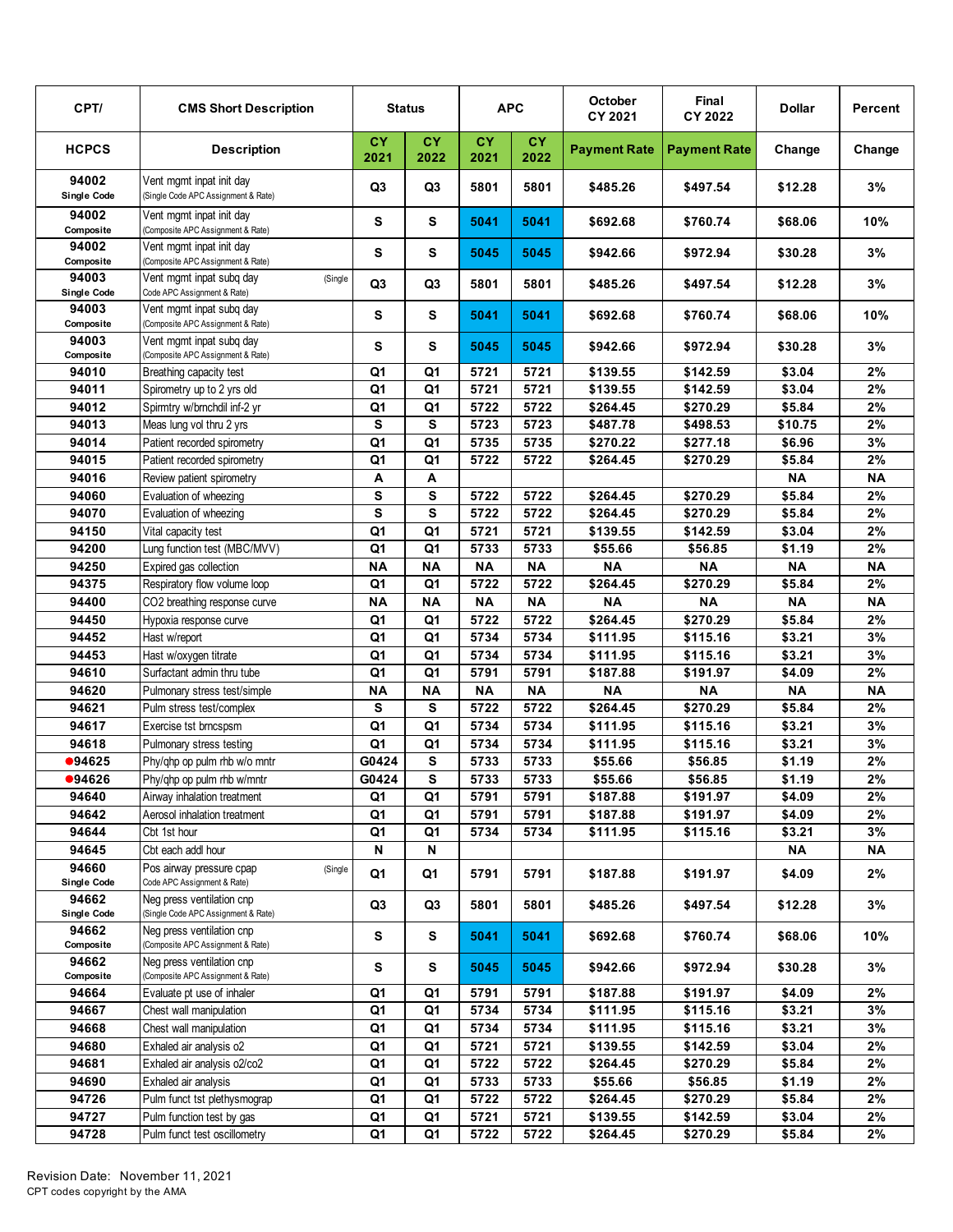| CPT/                  | <b>CMS Short Description</b>                                      |                   | <b>Status</b>  |                   | <b>APC</b> | October<br>CY 2021  | Final<br>CY 2022    | <b>Dollar</b> | Percent   |
|-----------------------|-------------------------------------------------------------------|-------------------|----------------|-------------------|------------|---------------------|---------------------|---------------|-----------|
| <b>HCPCS</b>          | <b>Description</b>                                                | <b>CY</b><br>2021 | CY.<br>2022    | <b>CY</b><br>2021 | СY<br>2022 | <b>Payment Rate</b> | <b>Payment Rate</b> | Change        | Change    |
| 94729                 | Co/membane diffuse capacity                                       | N                 | N              |                   |            |                     |                     | ΝA            | <b>NA</b> |
| 94750                 | Pulmonary compliance study                                        | <b>NA</b>         | <b>NA</b>      | <b>NA</b>         | ΝA         | ΝA                  | <b>NA</b>           | <b>NA</b>     | <b>NA</b> |
| 94760                 | Measure blood oxygen level                                        | N                 | N              |                   |            |                     |                     | <b>NA</b>     | <b>NA</b> |
| 94761                 | Measure blood oxygen level                                        | N                 | N              |                   |            |                     |                     | <b>NA</b>     | <b>NA</b> |
| 94762                 | Measure blood oxygen level                                        | Q <sub>3</sub>    | Q <sub>3</sub> | 5721              | 5721       | \$139.55            | \$142.59            | \$3.04        | 2%        |
| <b>Single Code</b>    | (Single Code APC Assignment & Rate)                               |                   |                |                   |            |                     |                     |               |           |
| 94762<br>Composite    | Measure blood oxygen level<br>(Composite APC Assignment & Rate)   | S                 | S              | 5041              | 5041       | \$692.68            | \$760.74            | \$68.06       | 10%       |
| 94762<br>Composite    | Measure blood oxygen level<br>(Composite APC Assignment & Rate)   | S                 | S              | 5045              | 5045       | \$942.66            | \$972.94            | \$30.28       | 3%        |
| 94770                 | Exhaled carbon dioxide test                                       | ΝA                | <b>NA</b>      | ΝA                | ΝA         | ΝA                  | ΝA                  | ΝA            | <b>NA</b> |
| 94772                 | Breath recording infant                                           | ${\bf s}$         | S              | 5723              | 5723       | \$487.78            | \$498.53            | \$10.75       | $2\%$     |
| 94774                 | Ped home apnea rec compl                                          | B                 | B              |                   |            |                     |                     | <b>NA</b>     | <b>NA</b> |
| 94775                 | Ped home apnea rec hk-up                                          | s                 | s              | 5721              | 5721       | \$139.55            | \$142.59            | \$3.04        | $2\%$     |
| 94776                 | Ped home apnea rec downld                                         | S                 | s              | 5721              | 5721       | \$139.55            | \$142.59            | \$3.04        | 2%        |
| 94777                 | Ped home apnea rec report                                         | B                 | в              |                   |            |                     |                     | ΝA            | <b>NA</b> |
| 94780                 | Car seat/bed test 60 min                                          | Q1                | Q <sub>1</sub> | 5732              | 5732       | \$33.84             | \$34.57             | \$0.73        | $2\%$     |
| $+94781$              | Car seat/bed test + 30 min                                        | N                 | N              |                   |            |                     |                     | <b>NA</b>     | <b>NA</b> |
| 94799                 | Pulmonary service/procedure Unlisted                              | Q <sub>1</sub>    | Q1             | 5721              | 5721       | \$139.55            | \$142.59            | \$3.04        | 2%        |
| #95782                | Polysom <6 yrs 4/> paramtrs                                       | S                 | S              | 5724              | 5724       | \$919.82            | \$939.61            | \$19.79       | $2\%$     |
| #95783                | Polysom <6 yrs cpap/bilvl                                         | S                 | S              | 5724              | 5724       | \$919.82            | \$939.61            | \$19.79       | 2%        |
| #95800                | Slp stdy unattended                                               | S                 | S              | 5721              | 5721       | \$139.55            | \$142.59            | \$3.04        | $2\%$     |
| #95801                | Slp stdy unatnd w/anal                                            | Q <sub>1</sub>    | Q1             | 5734              | 5734       | \$111.95            | \$115.16            | \$3.21        | 3%        |
| 95803                 | Actigraphy testing                                                | Q <sub>1</sub>    | Q1             | 5733              | 5733       | \$55.66             | \$56.85             | \$1.19        | 2%        |
| 95805                 | Multiple sleep latency test                                       | s                 | s              | 5723              | 5723       | \$487.78            | \$498.53            | \$10.75       | 2%        |
| 95806                 | Sleep study unatt&resp efft                                       | S                 | S              | 5721              | 5721       | \$139.55            | \$142.59            | \$3.04        | $2\%$     |
| 95807                 | Sleep study attended                                              | S                 | S              | 5723              | 5723       | \$487.78            | \$498.53            | \$10.75       | $2\%$     |
| 95808                 | Polysom any age 1-3> param                                        | S                 | S              | 5724              | 5724       | \$919.82            | \$939.61            | \$19.79       | 2%        |
| 95810                 | Polysom 6/> yrs 4/> param                                         | S                 | S              | 5724              | 5724       | \$919.82            | \$939.61            | \$19.79       | $2\%$     |
| 95811                 | Polysom 6/>yrs cpap 4/> parm                                      | S                 | S              | 5724              | 5724       | \$919.82            | \$939.61            | \$19.79       | 2%        |
| 99291                 | Critical care first hour                                          | J2                | J2             | 5041              | 5041       | \$692.68            | \$760.74            | \$68.06       | 10%       |
| Single Code           | (Single Code APC Assignment & Rate)                               |                   |                |                   |            |                     |                     |               |           |
| 99291<br>Comprehesive | Critical care first hour<br>(Comprehensive APC Assignment & Rate) | J2                | J2             | 8011              | 8011       | \$2,283.16          | \$2,331.90          | \$48.74       | 2%        |
| 99292                 | Critical care each add 30 min                                     | N                 | N              |                   |            |                     |                     | <b>NA</b>     | <b>NA</b> |
| 99358                 | Prolong service w/o contact                                       | N                 | N              |                   |            |                     |                     | <b>NA</b>     | <b>NA</b> |
| 99359                 | Prolong serv w/o contact add                                      | N                 | N              |                   |            |                     |                     | NA.           | ΝA        |
| 99406                 | Behav chng smoking 3-10 min                                       | s                 | s              | 5821              | 5821       | \$26.23             | \$26.84             | \$0.61        | 2%        |
| 99407                 | Behav chng smoking > 10 min                                       | S                 | s              | 5821              | 5821       | \$26.23             | \$26.84             | \$0.61        | 2%        |
| 99422                 | MDá mang high risk dx 30                                          | в                 | в              |                   |            |                     |                     | ΝA            | ΝA        |
| 99423                 | Nonclin mang h risk dx 30                                         | В                 | в              |                   |            |                     |                     | <b>NA</b>     | ΝA        |
| 99441                 | Phone e/m phys/qhp 5-10 min                                       | В                 | В              |                   |            |                     |                     | ΝA            | ΝA        |
| 99446                 | Ntrprof ph1/ntmet/ehr 5-10                                        | M                 | M              |                   |            |                     |                     | ΝA            | ΝA        |
| 99447                 | Ntrprof ph1/ntmet/ehr 11-20                                       | M                 | Μ              |                   |            |                     |                     | <b>NA</b>     | <b>NA</b> |
| 99448                 | Ntrprof ph1/ntmet/ehr 21-30                                       | M                 | M              |                   |            |                     |                     | <b>NA</b>     | ΝA        |
| 99449                 | Ntrprof ph1/ntmet/ehr 31/>                                        | Μ                 | Μ              |                   |            |                     |                     | <b>NA</b>     | <b>NA</b> |
| 99451                 | Ntrprof ph1/ntmet/ehr 5/>                                         | M                 | Μ              |                   |            |                     |                     | <b>NA</b>     | ΝA        |
| 99452                 | Ntrprof ph1/ntmet/ehr rfrl                                        | Μ                 | Μ              |                   |            |                     |                     | <b>NA</b>     | ΝA        |
| 99457                 | Rem physiol mntr 1st 20 min                                       | В                 | в              |                   |            |                     |                     | <b>NA</b>     | ΝA        |
| 99458                 | Rem physiol mntr ea addl 20                                       | в                 | в              |                   |            |                     |                     | ΝA            | ΝA        |
| 99487                 | Cmplx chron care w/o pt vsit                                      | s                 | s              | 5823              | 5823       | \$133.63            | \$136.65            | \$3.02        | 2%        |
| 99489                 | Complx chron care addl30 min                                      | N                 | N              |                   |            |                     |                     | ΝA            | ΝA        |
| 99490                 | Chron care mgmt srvc 20 min                                       | s                 | s              | 5822              | 5822       | \$74.87             | \$76.42             | \$1.55        | 2%        |
| 99491                 | Chrnc care mgmt svc 30 min                                        | Μ                 | Μ              |                   |            |                     |                     | ΝA            | <b>NA</b> |
| •99437                | Chrnc care mgmt phys ea addl                                      | <b>New</b>        | Μ              | New               | M          |                     |                     |               |           |
| •99424                | Prin care mgmt phys 1st 30                                        | New               | М              | New               | М          |                     |                     |               |           |